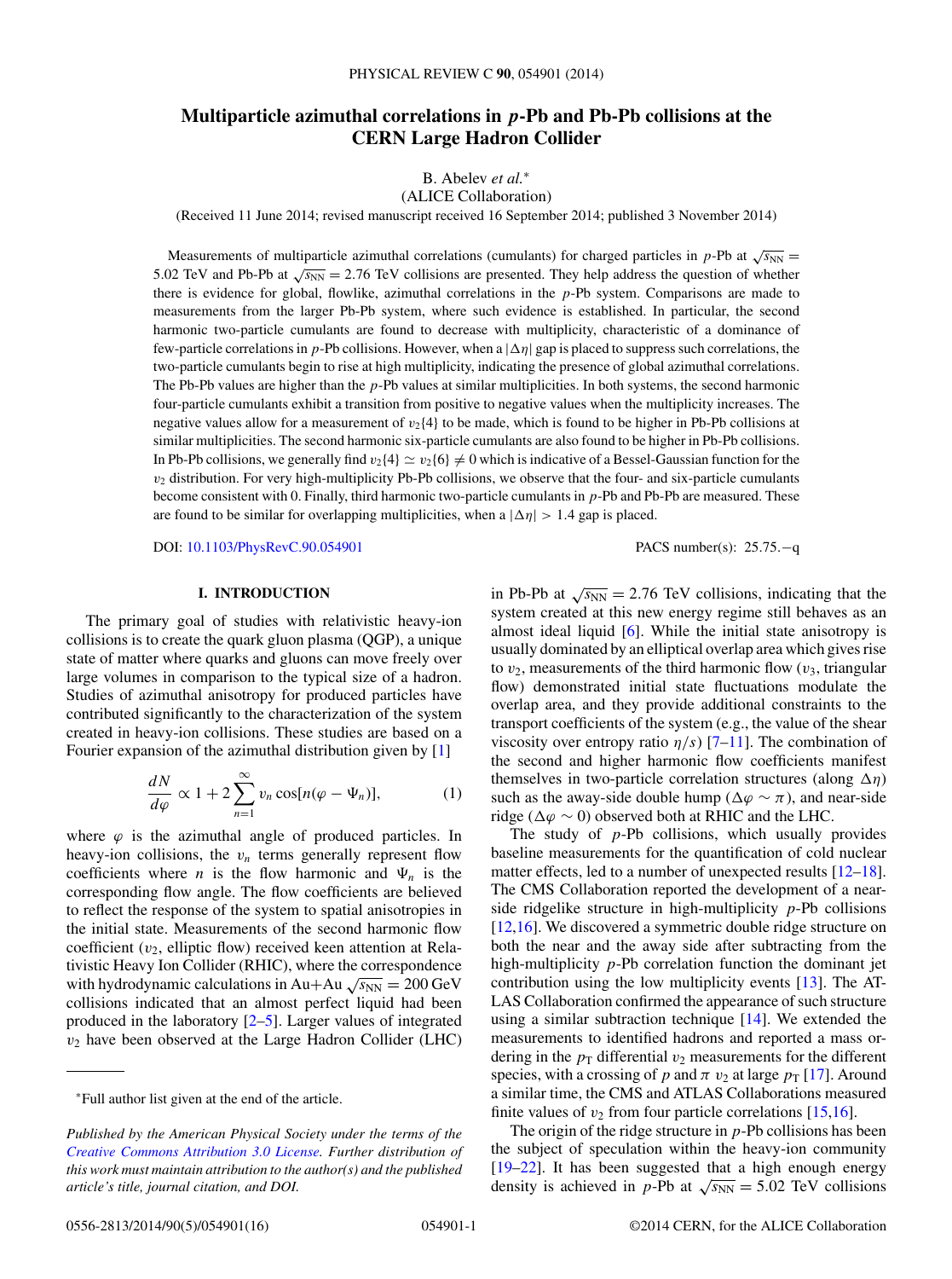<span id="page-1-0"></span>to induce hydrodynamic flow using a lattice QCD equation of state [\[19\]](#page-10-0). Combined with spatial anisotropies in the initial p-Pb state, this mechanism would induce global correlations of soft particles with significant values of  $v_2$  and  $v_3$ . A second proposal is that the ridge arises from collimated (in  $\Delta\varphi$ ) correlated two-gluon production from the color glass condensate (CGC) [\[20\]](#page-10-0). This leads to few-particle correlations, rather than a global modulation of soft particles. Finally, the third explanation invokes the CGC initial state with a finite number of sources that form the eccentricity [\[21\]](#page-10-0). In contrast to the previous explanation, this approach allows for nonzero values of  $v_2$  from four-, six-, and eight-particle correlations in high multiplicity p-Pb collisions.

Whether the current measurements in high-multiplicity p-Pb events reveal the onset of collective behavior, or can be explained in terms of few-particle correlations (i.e., nonflow), is the main goal of this analysis. We report the multiplicity dependence of the two-, four-, and six-particle correlations (cumulants) for charged particles, that can be used as a tool to investigate multiparticle correlations of various harmonics  $[23,24]$ . We present the results in both  $p$ -Pb and Pb-Pb collisions at  $\sqrt{s_{NN}}$  = 5.02 TeV and  $\sqrt{s_{NN}}$  = 2.76 TeV respectively. The multiplicity dependence of these measurements will help decipher how flow and nonflow contribute. In Sec.  $II$ , we will introduce multiparticle cumulants and discuss their response to nonflow and flow fluctuations. In Sec. III we will describe the analysis details. Section [IV](#page-3-0) shows our results, and Sec. [V](#page-8-0) presents our summary.

#### **II. MULTIPARTICLE CUMULANTS**

The measurements of  $v_n$  in Eq. [\(1\)](#page-0-0) can be done using a variety of methods, which have different sensitivities to flow fluctuations (event-wise variations in the flow coefficients) and nonflow. Nonflow refers to correlations not related to the common symmetry plane  $\Psi_n$ , such as those due to resonances and jets. Multiparticle cumulants are utilized since their response to flow fluctuations and nonflow is considered well understood. For a given harmonic  $n$ , the average strength of two-particle correlations is determined by forming the following from all pairs:

$$
\langle 2 \rangle = \langle e^{in(\varphi_1 - \varphi_2)} \rangle.
$$
 (2)

The  $\varphi$  values used in the subtraction will originate from different particles to prevent autocorrelations. The single angular brackets denote averaging of particle pairs within the same event. The two-particle cumulant is obtained by averaging  $\langle 2 \rangle$  over an event ensemble, and is denoted as

$$
c_n\{2\} = \langle\langle 2\rangle\rangle.
$$
 (3)

In the absence of nonflow,  $c_n$ {2} provides a measure of  $\langle v_n^2 \rangle$ without the need to measure  $\Psi_n$ . Respectively, the average strength of four particle correlations is determined by forming the following from all quadruplets:

$$
\langle 4 \rangle = \langle e^{in(\varphi_1 + \varphi_2 - \varphi_3 - \varphi_4)} \rangle. \tag{4}
$$

Consequently, the four-particle cumulant is then

$$
c_n\{4\} = \langle \langle 4 \rangle \rangle - 2 \langle \langle 2 \rangle \rangle^2. \tag{5}
$$

The subtraction removes nonflow contributions present in two-particle correlations. In the absence of nonflow,  $c_n\{4\}$ 

provides a measure of  $\langle v_n^4 \rangle - 2 \langle v_n^2 \rangle^2$ . Respectively, the average strength of six-particle correlations is determined by forming the following from all sextuplets:

$$
\langle 6 \rangle = \langle e^{in(\varphi_1 + \varphi_2 + \varphi_3 - \varphi_4 - \varphi_5 - \varphi_6)} \rangle. \tag{6}
$$

The six-particle cumulant is then

$$
c_n\{6\} = \langle \langle 6 \rangle \rangle - 9 \langle \langle 4 \rangle \rangle \langle \langle 2 \rangle \rangle + 12 \langle \langle 2 \rangle \rangle^3. \tag{7}
$$

In this case, the subtraction removes nonflow contributions present in two- and four-particle correlations. In the absence of nonflow,  $c_n\{6\}$  provides a measure of  $\langle v_n^6 \rangle - 9 \langle v_n^4 \rangle \langle v_n^2 \rangle +$  $12\langle v_n^2 \rangle^3$ . As mentioned earlier, the quantities  $\langle 2 \rangle$ ,  $\langle 4 \rangle$ , or  $\langle 6 \rangle$  can be determined by averaging over all particles in a given event. The quantities can also be determined using the  $Q$ -cumulants of different harmonics, which offers a highly efficient method of evaluating multiparticle correlations without having to consider all combinations [\[24\]](#page-10-0). The flow coefficients from two-, four-, and six-particle cumulants can finally be obtained from

$$
v_n\{2\} = \sqrt{c_n\{2\}},\tag{8}
$$

$$
v_n\{4\} = \sqrt[4]{-c_n\{4\}},\tag{9}
$$

$$
v_n\{6\} = \sqrt[6]{\frac{1}{4}c_n\{6\}}.
$$
 (10)

If the value of  $v_n$  does not fluctuate and there is no nonflow,  $v_n{2} = v_n{4} = v_n{6}$ . A variation in  $v_n$  on an event by event basis leads to differences in each of the values. If the variation is presented with a characteristic standard deviation  $\sigma_{v_n}$ ,  $v_n\{2\} = \sqrt{\langle v_n \rangle^2 + \sigma_{v_n}^2}$ . When  $\sigma_{v_n} \ll v_n$ ,  $v_n\{4\} = v_n\{6\} =$  $\sqrt{\langle v_n \rangle^2 - \sigma_{v_n}^2}$  [\[25,26\]](#page-10-0). Therefore, the difference in  $v_n$  [2] and  $v_n$ {4} can be used to infer the scale of  $v_n$  fluctuations  $\sigma_{v_n}$ . The presence of nonflow influences the cumulants as follows. Assuming large multiplicity events are a superposition of low multiplicity events, the contribution from nonflow (or few-particle correlations) is expected to be diluted as [\[25\]](#page-10-0)

$$
c_n\{m\} \propto \frac{1}{M^{m-1}},\tag{11}
$$

where  $M$  is the multiplicity of the event. Therefore measuring both  $c_n{2}$ ,  $c_n{4}$ , and  $c_n{6}$  as a function of multiplicity will help determine whether the underlying correlations are global or few-particle. One can also suppress nonflow by requiring the particles to have a relatively large separation in  $\eta$ , since resonances and jets will produce particles with similar rapidity.

#### **III. ANALYSIS DETAILS**

The two data sets analyzed were recorded during the p-Pb (in 2013) and the Pb-Pb (in 2010) runs at a center of mass energy of  $\sqrt{s_{NN}} = 5.02$  TeV and  $\sqrt{s_{NN}} = 2.76$  TeV, respectively. The Pb-Pb run had equal beam energies giving a nucleon-nucleon center of mass system with rapidity  $y_{NN} = 0$ . However, the p-Pb run had different beam energies per nucleon for the p and Pb beam, and resulted in a center of mass system moving in the laboratory frame with  $y_{NN} = 0.465$ . All kinematic variables are reported in the laboratory frame. Charged particles are detected using the time projection chamber (TPC), the primary tracking detector of ALICE. The TPC has an angular acceptance of  $0 < \varphi < 2\pi$ ,  $|\eta| < 0.9$  for tracks with full radial track length ( $\varphi$  is the azimuthal angle and  $\eta$  is the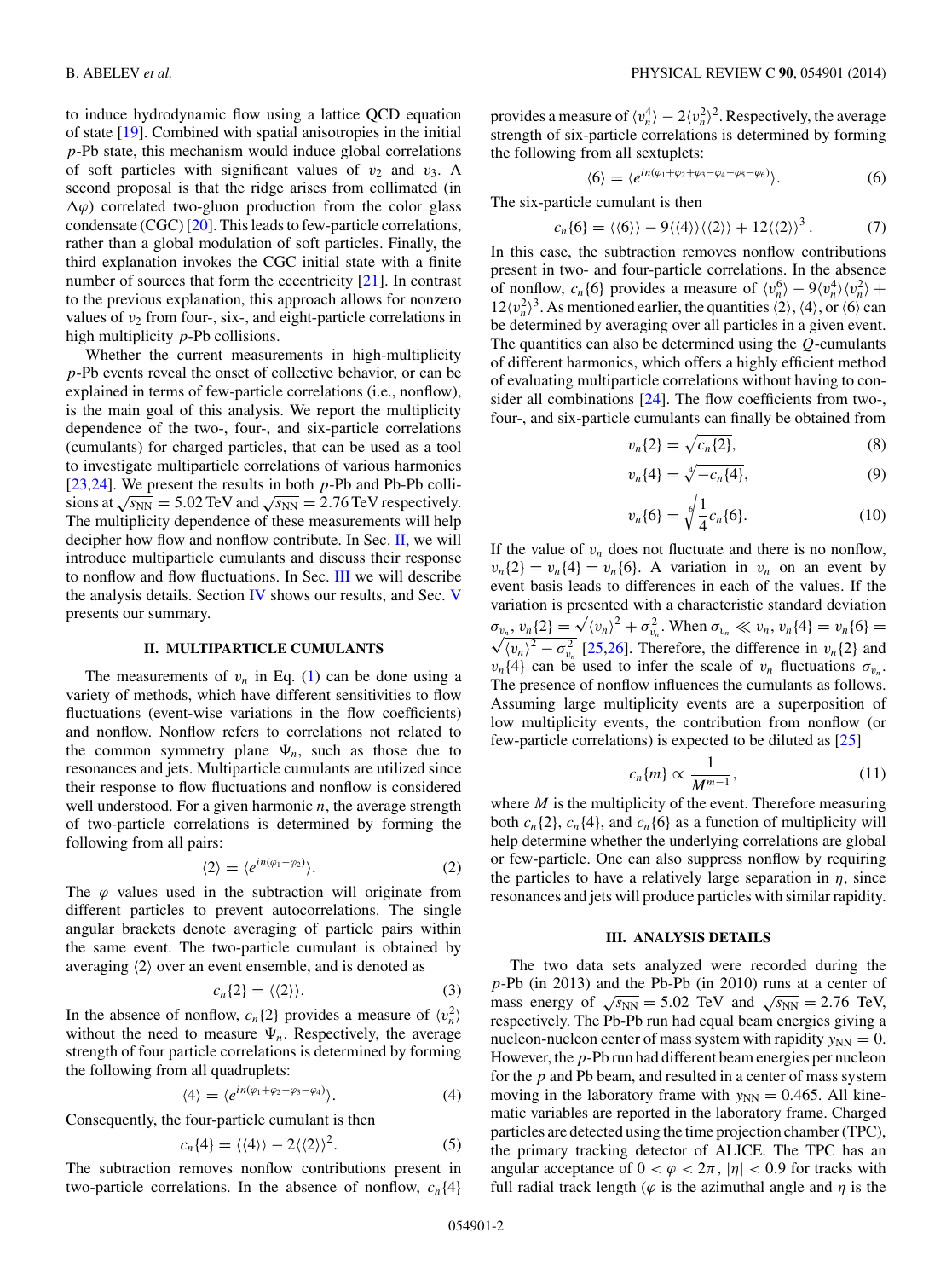<span id="page-2-0"></span>pseudorapidity), and  $|\eta|$  < 1.5 for tracks of reduced length. Information from the inner tracking system (ITS) is used to improve the spatial resolution of TPC tracks, which helps with the rejection of secondary tracks (i.e., not originating from the primary vertex). Primary vertex information is provided by the TPC and the silicon pixel detector (SPD). Two VZERO counters, each containing two arrays of 32 scintillator tiles and covering  $2.8 < \eta < 5.1$  (VZERO-A) and  $-3.7 < \eta < -1.7$ (VZERO-C), provide information for triggering and event class determination. A more detailed description of the ALICE detector can be found elsewhere [\[27\]](#page-10-0).

For Pb-Pb collisions, events are selected using a minimum bias trigger, which requires a coincidence of signals in the two VZERO detectors.We use minimum bias and high-multiplicity triggers for  $p$ -Pb collisions. As with Pb-Pb, the  $p$ -Pb minimum bias trigger requires a coincidence of two signals from the VZERO detectors, and accepts 99.2% of the nonsingle diffractive cross section. The high-multiplicity trigger requires a large number of hits in the SPD. Pile-up events are rejected by removing events with multiple vertices, and ensuring the vertices reconstructed from the TPC and SPD agree within 0.8 cm. After the pile-up rejection procedures, the results are stable with respect to luminosity. Only events with a reconstructed primary vertex within  $\pm 10$  cm from the center of the detector along the beam axis are used in the analysis to ensure a uniform acceptance in  $\eta$ . The resulting analyzed event sample consisted of about 110-M  $p$ -Pb and 12-M Pb-Pb minimum bias events. In  $p$ -Pb collisions, the high-multiplicity trigger allowed for a factor of 10 increase in high-multiplicity events in the top 0.014% of the cross section, compared to the number of minimum bias events. The p-Pb high multiplicity events are used for the last two data points for  $n = 2$ , and the last data point for  $n = 3$ . Minimum bias events are used for all other points.

The tracks used to determine the cumulants have kinematic cuts  $0.2 < p_T < 3$  GeV/c and  $|\eta| < 1$ . The tracks use an SPD hit if one exists within the trajectory, if not, they are constrained to the primary vertex. Such a configuration leads to a flat  $\varphi$  acceptance. It was found that residual nonuniformities influence the cumulant extraction at a level of less than 0.1%. We therefore do not apply acceptance corrections. Track quality is ensured by requiring tracks to have at least 70 TPC clusters out of a maximum of 159, and a  $\chi^2$  per TPC cluster less than 4 for the track fit. In addition, the distances of closest approach to the primary vertex in the  $xy$  plane and z direction are required to be less than 2.4 and 3.2 cm respectively  $[28]$ .

The results in this article are reported as a function of the corrected multiplicity,  $\langle N_{ch} \rangle$ . The multiplicity corresponds to the number of charged tracks with  $0.2 < p_T < 3$  GeV/c and  $|\eta|$  < 1, corrected for tracking efficiencies. The tracking efficiency is calculated from a procedure using HIJNG (Pb-Pb) or DPMJET  $(p-Pb)$  events  $[29,30]$ . GEANT3 is used for transporting simulated particles, followed by a full calculation of the detector response (including production of secondary particles) and track reconstruction done with the ALICE simulation and reconstruction framework [\[31,32\]](#page-10-0). The tracking efficiency is ∼70% at  $p_T \sim 0.2$  GeV/c and increases to an approximately constant value of ∼80% for  $p_T > 1$  GeV/c. There are differences on the order of a few percent when comparing between the two collision systems due to the

change in detector performance between each run. The final number of particles  $(\langle N_{\text{ch}} \rangle)$  is extracted by correcting the raw transverse momentum spectrum with the  $p_T$  dependent tracking efficiencies. Tables [II](#page-9-0) and [III](#page-9-0) show multiplicities for the two systems and the fractional cross section.

To reduce the influence of the tracking efficiency on the cumulants  $(c_n{m})$ , we flatten the  $p_T$  dependent efficiencies by randomly rejecting high  $p<sub>T</sub>$  particles. These particles have slightly larger efficiencies compared to the low  $p<sub>T</sub>$  ones, so the procedure effectively reweights the cumulants in favor of low  $p_T$  particles. This decreases the integrated value of  $v_n$  by roughly 3%, since  $v_n$  generally increases with  $p_T$ . Regarding the choice of multiplicity bin size, it was previously realized that event by event multiplicity fluctuations within a class having a wide multiplicity range can bias the measurement of  $c_n$ {4}, particularly in the low multiplicity region [\[16,26\]](#page-10-0). We avoid this by first extracting  $c_n{m}$  in unit multiplicity bins (i.e.,  $N_{ch} = 6.7, 8...$ ). The number of combinations scheme [\[24\]](#page-10-0) or simple unit event weights gives the same values of  $c_n{m}$  for unit multiplicity bins. We then average those values to produce  $c_n{m}$  for larger bin widths, which have a better statistical precision. The following relation is used for averaging procedure:  $\langle y \rangle = \frac{\sum_i w_i y_i}{\sum_i w_i}$ , where  $y_i$  is the value of the cumulant in a single multiplicity bin,  $w_i$  corresponds to a choice of weight, and  $\langle y \rangle$  is the average value obtained from the number of bins in the sum. Monte Carlo studies with known probability density functions (p.d.f.) show that when using unit weights (i.e.  $w_i = 1$ ), our result lies within < 0.1% from the known input  $\langle y \rangle$  (from the p.d.f.). Other weighting schemes such as  $w_i = M$ , where M is the multiplicity of the event, or  $w_i = 1/\sigma_i^2$  where  $\sigma_i$  is the statistical uncertainty of the bin, gave differences of around 2%.

Additional sources of systematic uncertainties in the calculation of  $c_n{m}$  were extracted by varying the closest approach to the vertex for the tracks, the cut on the minimum number of TPC clusters, the position of the primary vertex and, finally, by analyzing the event sample separately according to the orientation of the magnetic field.

We also generated events with the AMPT model [\[33\]](#page-10-0) (which includes flow correlations) that were used as an input to our reconstruction simulations. The cumulants

TABLE I. Summary of systematic uncertainties for  $p$ -Pb and Pb-Pb collisions (the acronym n/a stands for nonapplicable).

| $p$ -Pb source                        | $c_2$ {2}  | $c_2\{4\}$ | $c_2\{6\}$ | $c_3$ {2}> |
|---------------------------------------|------------|------------|------------|------------|
| Primary vertex position               | 0.3%       | n/a        | n/a        | 0.7%       |
| Track type                            | 2.2%       | $4.0\%$    | 6.0%       | 2.6%       |
| No. TPC clusters                      | 0.2%       | n/a        | n/a        | 0.2%       |
| Comparison to Monte Carlo             | 1.7%       | 2.9%       | $4.5\%$    | 3.3%       |
| Total                                 | 2.8%       | 4.9%       | 7.5%       | 4.3%       |
| P <sub>b</sub> -P <sub>b</sub> source | $c_2\{2\}$ | $c_2$ {4}  | $c_2\{6\}$ | $c_3\{2\}$ |
| Primary vertex position               | $0.5\%$    | n/a        | n/a        | n/a        |
| Track type                            | 2.9%       | 6.1%       | 9.1%       | 4.0%       |
| Sign of $B$ -field                    | 0.2%       | n/a        | n/a        | 0.2%       |
| Comparison to Monte Carlo             | 1.7%       | 2.9%       | $4.5\%$    | 3.3%       |
| Total                                 | 3.9%       | $6.8\%$    | 10.2%      | 5.2%       |
|                                       |            |            |            |            |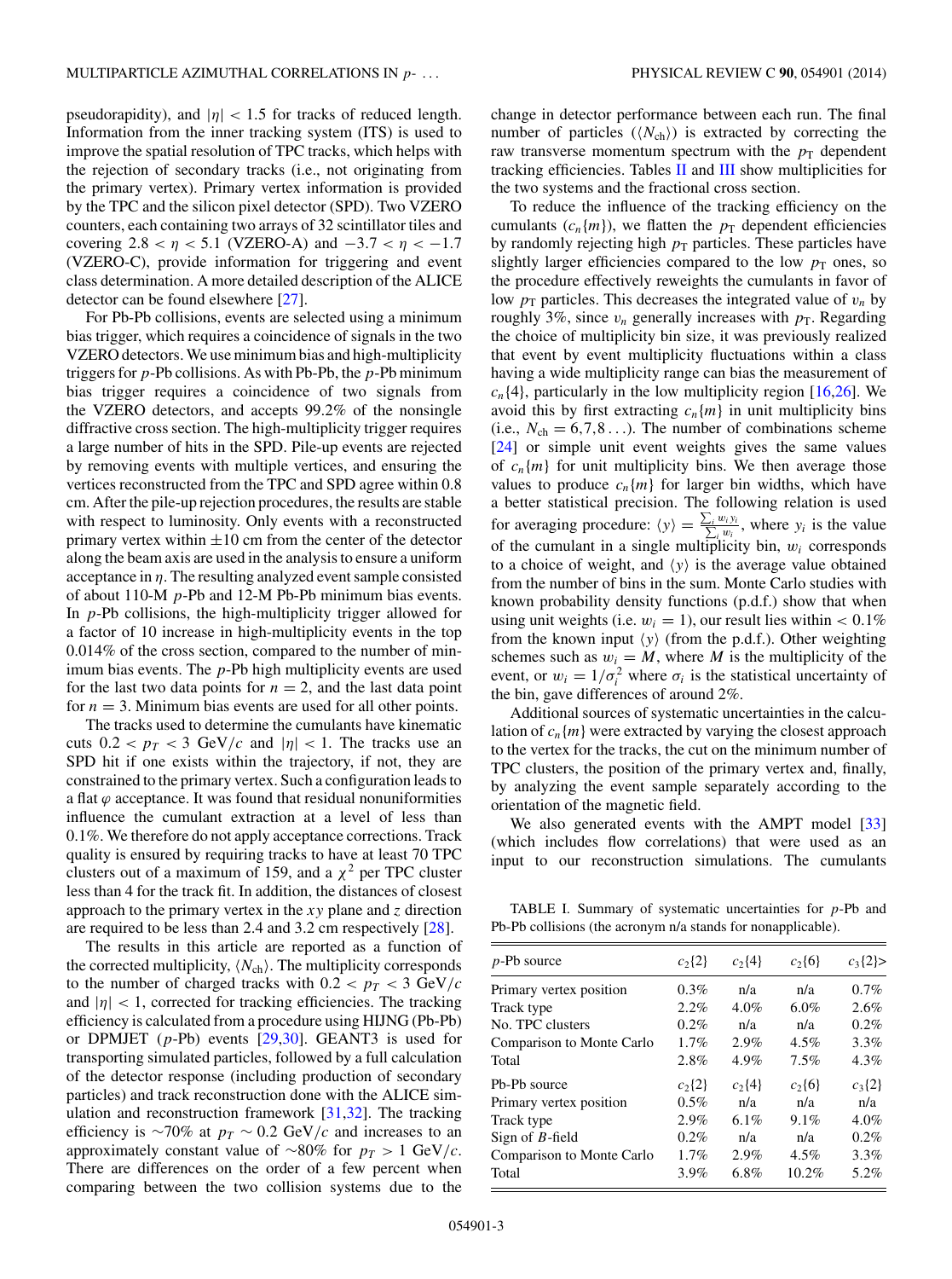<span id="page-3-0"></span>

FIG. 1. (Color online) Midrapidity ( $|\eta| < 1$ ) measurements of  $c_2$ {2} as a function of multiplicity for p-Pb collisions. Only statistical errors are shown as these dominate the uncertainty. See Table [I](#page-2-0) for systematic uncertainties.

obtained directly from the model were compared to those from reconstructed tracks. We found small differences, which are part of the systematic uncertainties. Table [I](#page-2-0) summarizes the systematic uncertainties for each collision system. The final systematic uncertainty is calculated by adding all the individual contributions in quadrature. In the Appendix, Tables [II](#page-9-0) and [III](#page-9-0) show the multiplicities for the two systems and the fractional cross section.

#### **IV. RESULTS**

#### **A. The second harmonic two-particle cumulant**

The results of  $c_2$ {2} as a function of multiplicity are shown in Figs. 1 and 2 for  $p$ -Pb and Pb-Pb respectively. The left column presents the results, using the  $Q$ -cumulants methods

[\[24\]](#page-10-0) in the case where no  $\Delta \eta$  gap is applied. Charge independent refers to the fact that all available charged tracks are used to determine the cumulants. The left panel of Fig. 1 shows that the star symbols (charge independent measurements) in p-Pb collisions exhibit a decrease with increasing multiplicity, qualitatively consistent with the expectation of correlations dominated by nonflow effects. When fitting these data points with the function  $a/M^b$  at large multiplicity, we find  $b = 0.3$ . The value  $b = 1$  is expected if high-multiplicity events are a linear superposition of low multiplicity events [\[25\]](#page-10-0). This deviation from 1 might indicate the existence of another mechanism that increases  $c_2$ {2}, or that the relative fraction of few particle correlations is increasing with multiplicity. In the same plot, we present measurements of like-sign correlations, calculated by measuring  $c_2$ {2} for positive and negative tracks separately, and



FIG. 2. (Color online) Midrapidity ( $|\eta| < 1$ ) measurements of  $c_2$ {2} as a function of multiplicity in Pb-Pb collisions. Only statistical errors are shown as these dominate the uncertainty. See Table [I](#page-2-0) for systematic uncertainties.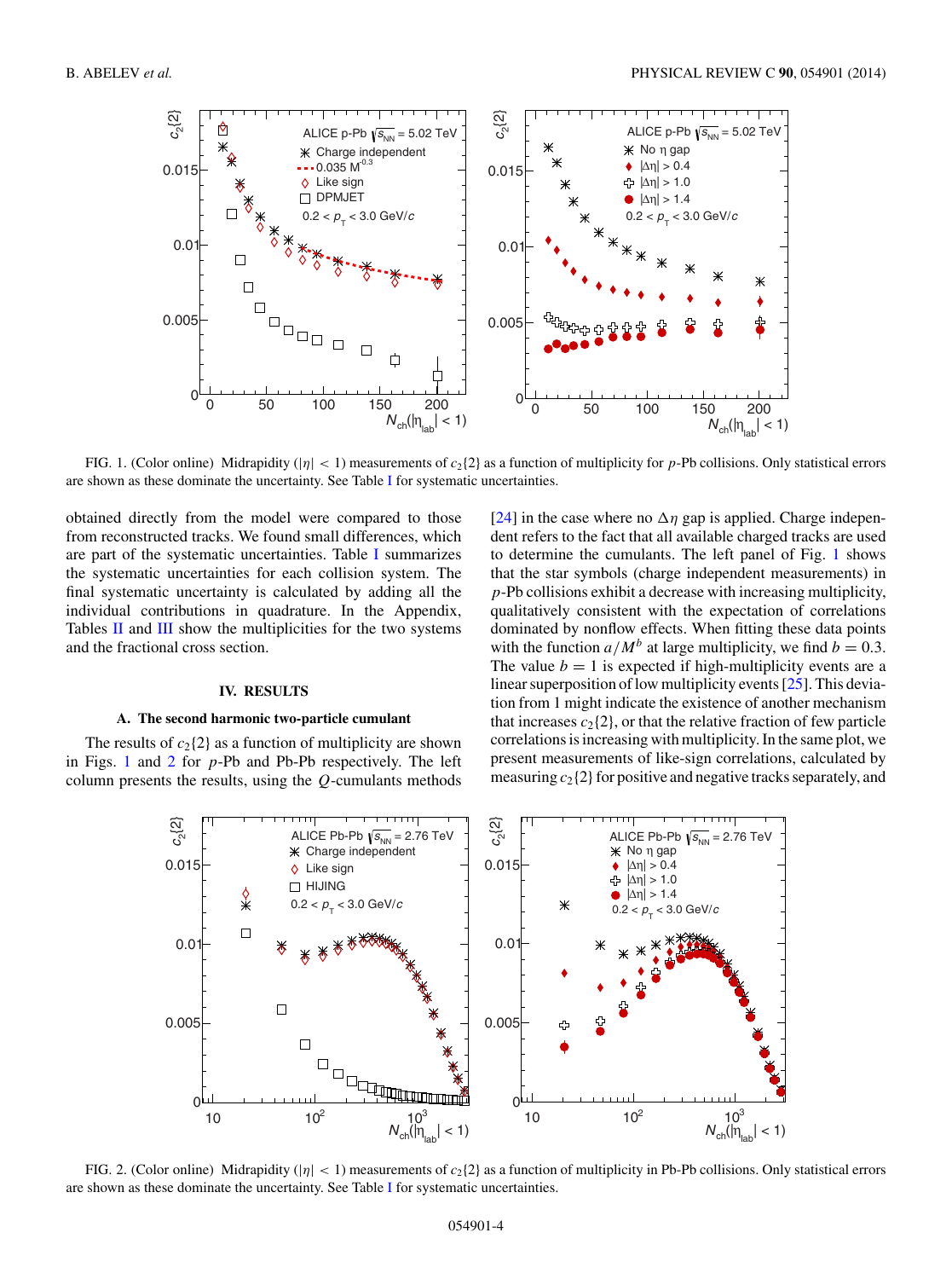<span id="page-4-0"></span>

 $N_{\text{ch}}(|\eta_{\text{lab}}| < 1)$ 

FIG. 3. (Color online) Comparison of  $c_2$ {2} with  $|\Delta \eta| > 1.4$  for p-Pb and Pb-Pb collisions. Only statistical errors are shown as these dominate the uncertainty. See Table [I](#page-2-0) for systematic uncertainties.

10  $10^2$   $10^3$ 

 $\Omega$ 

forming the average. The corresponding points, represented by the diamonds, are lower than the charge independent results for the majority of the multiplicity ranges. This is expected since few-particle correlations from jets and resonances conserve charge, and thus are more likely to be absent in the like-sign measurements. Conversely, the like-sign measurements are higher for the lowest multiplicity bin. This can be explained by a suppression of unlike sign correlations (e.g., multiparticle jets) induced by the low multiplicity cut. Our results in  $p$ -Pb collisions are compared to predictions from the DPMJET model [\[30\]](#page-10-0). It includes in a phenomenological way the soft multiparticle production as well as hard scatterings, contains no collective effects and thus can serve as a benchmark to study the effect of nonflow on our measurements. It is seen that the corresponding points for  $c_2$ {2} in DPMJET fall off more rapidly compared to data. When carrying out the  $a/M<sup>b</sup>$ 

fit to the model, we find  $b \sim 0.8$ . The data is also significantly higher than DPMJET at high multiplicity.

The right panel of Fig. [1](#page-3-0) presents the multiplicity dependence of the two-particle cumulants in  $p$ -Pb collisions in the case where a  $\Delta \eta$  gap is applied. It is seen that for a given multiplicity, increasing the gap decreases  $c_2$ {2}. As mentioned previously, this is expected since tracks from few-particle correlations such as jets and resonances have smaller relative angles, therefore their contribution is suppressed by the applied pseudorapidity separation. However for large  $\Delta \eta$  values, i.e., for  $|\Delta \eta| > 1$ , the data points increase with multiplicity which is not expected if nonflow dominates. In addition, the  $|\Delta \eta|$ dependence of  $c_2$  {2} is less pronounced at higher multiplicities. This could be a consequence of a flowlike mechanism with no or little dependence on  $\eta$ , whose relative strength increases with increasing multiplicity.

The Pb-Pb results of  $c_2$ {2} in the case of the charge independent and the like-sign analysis are presented in the left panel of Fig. [2.](#page-3-0) They decrease with increasing multiplicity up to  $N_{ch} \sim 100$ , then increase until midcentral collisions (i.e., up to  $N_{ch} \approx 400$ ). When moving to more central events where initial state anisotropies decrease, the values of  $c_2$ {2} decrease as expected. Predictions from the HIJING model are also shown in the same plot. This model, similarly to the DPMJET model, contains only nonflow, and as expected,  $c_2$ {2} attenuates more rapidly than the data. Finally, the right panel of Fig. [2](#page-3-0) presents the two-particle results in Pb-Pb collisions after applying a  $\Delta \eta$  gap to reduce the contribution from nonflow. It is seen that at multiplicities  $N_{ch} \gtrsim 1000$ , the measurements with various  $\Delta \eta$  gaps converge, indicating the dominance of anisotropic flow. The measurements at lower multiplicities depend on  $\Delta \eta$  gap significantly, indicating nonflow plays a prominent role.

In Fig. 3, we compare  $c_2$  {2} for p-Pb and Pb-Pb with  $|\Delta \eta| >$ 1.4 to minimize the contribution from nonflow. Both systems have similar values of  $c_2$ {2} at low multiplicity, however the Pb-Pb data points rise more rapidly for higher multiplicities.



FIG. 4. (Color online) Midrapidity ( $|\eta| < 1$ ) measurements of  $c_2$ {4} as a function of multiplicity for p-Pb collisions. Only statistical errors are shown as these dominate the uncertainty. See Table [I](#page-2-0) for systematic uncertainties. The right panel shows a zoomed in version of the solid points in the left panel.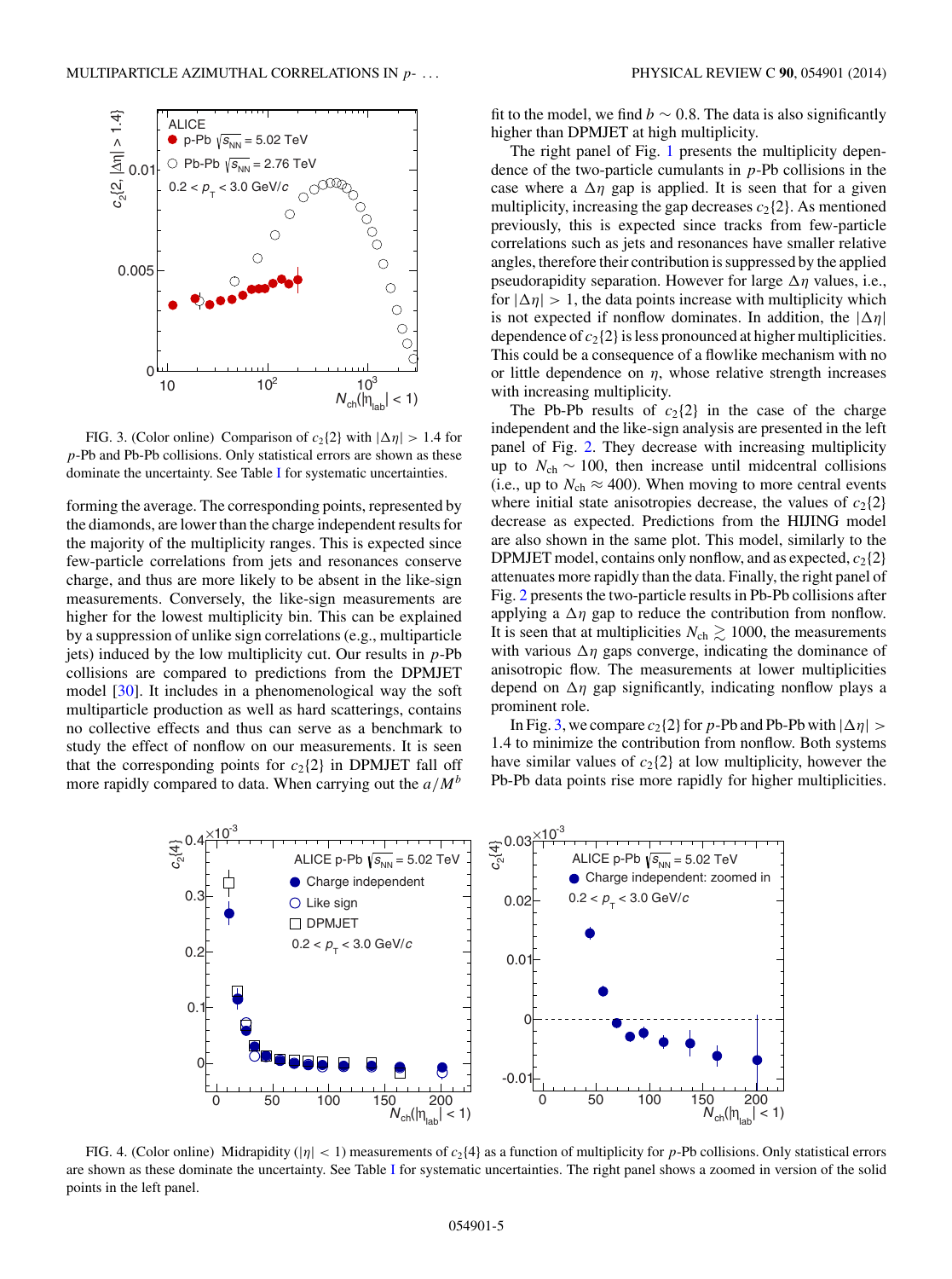

FIG. 5. (Color online) Left panel: Midrapidity ( $|\eta| < 1$ ) measurements of  $c_2$ {4} as a function of multiplicity for Pb-Pb collisions. Right panel: Comparison of  $c_2$ {4} for p-Pb and Pb-Pb collisions. Only statistical errors are shown as these dominate the uncertainty. See table [I](#page-2-0) for systematic uncertainties.

This may be explained by higher eccentricities (therefore higher anisotropies) in Pb-Pb collisions found from a CGC inspired cluster model for the initial conditions at similar multiplicities [\[22\]](#page-10-0) (not shown). We note that other studies are exploring these correlations with the AMPT model [\[34\]](#page-10-0).

#### **B. The second harmonic four-particle cumulant**

The results of  $c_2$ {4} as a function of multiplicity are shown in Fig. [4](#page-4-0) for p-Pb collisions, and Fig. 5 for Pb-Pb collisions. We use the Q-cumulants methods to obtain the results in all cases. For  $p$ -Pb collisions, there are little differences between the like-sign and the charge independent results. The values of  $c_2$ {4} attenuate more rapidly than  $c_2$ {2} at low multiplicity, as expected since nonflow contributes significantly in this region. The predictions from the DPMJET model, represented by the open squares in Fig. [4,](#page-4-0) also show a large attenuation. At  $N_{ch} \gtrsim 70$ , the values of  $c_2$ {4} become negative, and this is illustrated in the right panel of Fig. [4.](#page-4-0) Measurements of  $c_2$ {4} below zero allow for real values of  $v_2$ {4}. We found that the position of the transition from positive to negative depends on the  $\eta$  cut applied to the tracks (not shown). When the  $\eta$  cut is reduced, the transition occurs at a larger multiplicity, which is presumably due to the larger contribution of nonflow. The results for Pb-Pb collisions shown in the left panel of Fig. 5 with the circles exhibit a similar trend. The values of  $c_2$ {4} rise at very high multiplicities as the collisions become central. The charge independent HIJING predictions, also shown in this plot as open squares, converge to zero for most multiplicities indicating the contribution from nonflow is negligible. In the right panel of Fig. 5, we compare  $c_2$ {4} for p-Pb and Pb-Pb collisions. Both systems exhibit positive values for  $N_{ch} \lesssim 70$ , indicating a dominance of nonflow. At multiplicities 70  $\leq N_{ch} \leq 200$ ,  $c_2$ {4} decreases more rapidly for Pb-Pb which might be indicative of higher eccentricities for similar multiplicities.

## **C. The second harmonic six-particle cumulant**

The results of  $c_2$ {6} as a function of multiplicity are shown in Fig. 6 for p-Pb and Pb-Pb collisions. We again use the Q-cumulants methods to obtain  $c_2\{6\}$ . In p-Pb collisions, these measurements are more limited by finite statistics as we observe fluctuations above and below zero at high multiplicity (within the statistical uncertainties). The solid black line indicates  $v_2{6} = 4.5\%$ , which is roughly the value of  $v_2{4}$  in this multiplicity region. The  $p$ -Pb measurements will benefit from higher statistics measurements planned for future LHC running. However, it is clear at multiplicities above 100 that the values of  $c_2$ {6} are significantly higher for Pb-Pb compared to p-Pb. This again may be be explained by higher eccentricities in the initial state of the colliding nuclei for the former.



FIG. 6. Comparison of midrapidity ( $|\eta|$  < 1)  $c_2$ {6} for p-Pb and Pb-Pb collisions. Only statistical errors are shown as these dominate the uncertainty. See table [I](#page-2-0) for systematic uncertainties.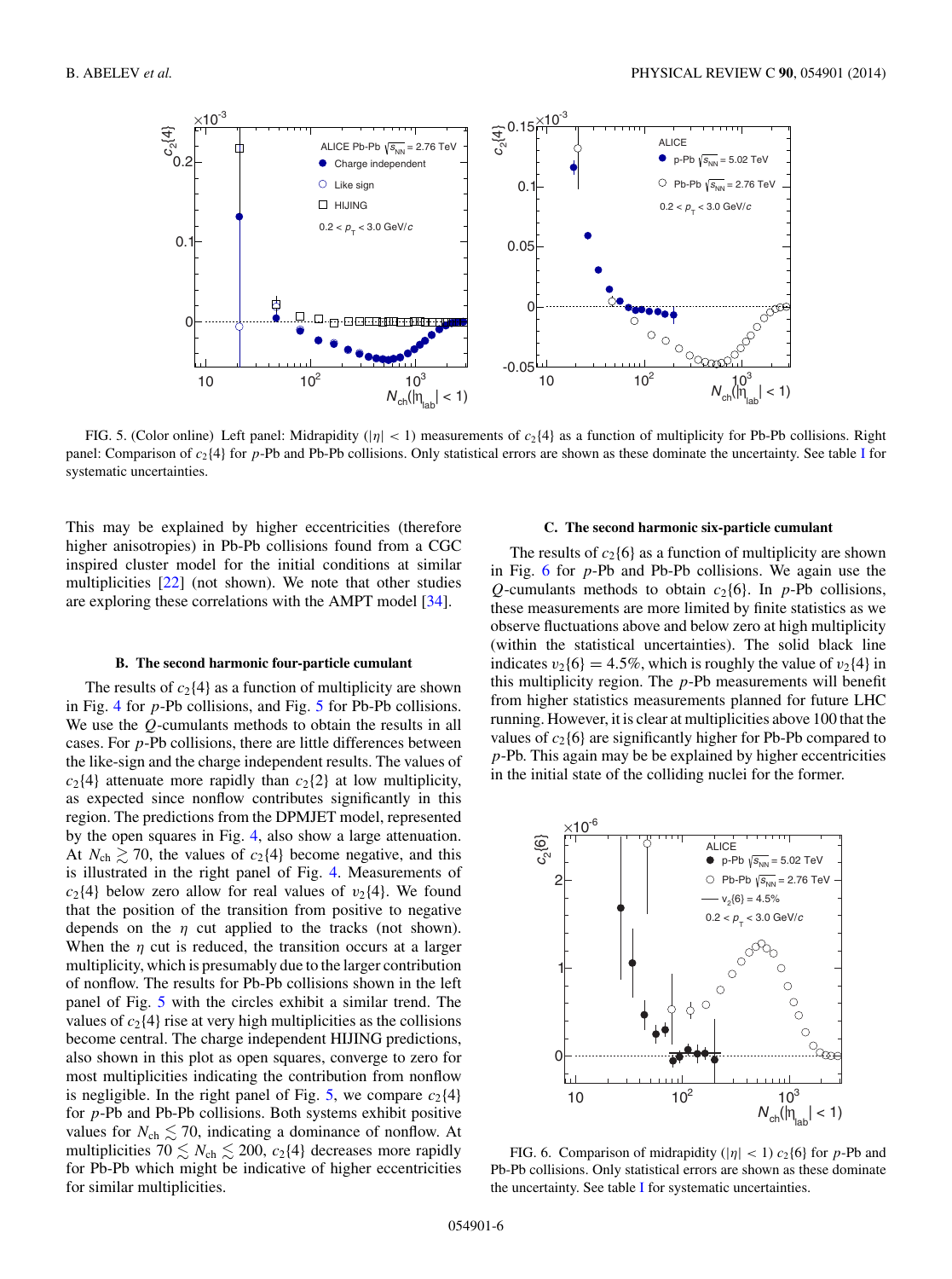

FIG. 7. (Color online) Comparison of  $c_2{m}$  in very highmultiplicity Pb-Pb collisions. Only statistical errors are shown as these dominate the uncertainty. See Table [I](#page-2-0) for systematic uncertainties.

## **D. Second harmonic cumulants in very high-multiplicity Pb-Pb collisions**

The nonzero values of  $c_2$ {4} in high-multiplicity p-Pb collisions merit a comparison to high-multiplicity Pb-Pb collisions, which have an impact parameter that becomes small. In both cases, initial state fluctuations are expected to dominate the eccentricity since there is no intrinsic eccentricity from the overlapping nuclei. In Fig. 7, cumulants of different orders are compared for high-multiplicity Pb-Pb collisions. At  $N_{ch} \gtrsim 2800$ ,  $c_2$ {4} becomes consistent with zero, which is in contrast to high-multiplicity  $p$ -Pb (where  $c_2$ {4} is negative). The measurements of  $c_2{6}$  also become zero in exactly the same region, which corresponds to the highest ∼2.5% of the

cross section. Constant fits to  $c_2$ {4} and  $c_2$ {6} for  $N_{ch} > 2800$ give  $8.5 \times 10^{-6} \pm 9.3 \times 10^{-6}$  and  $7.2 \times 10^{-6} \pm 2.2 \times 10^{-5}$ respectively (with  $\chi^2/dof \sim 1$  in each case). An explanation for the difference between p-Pb and Pb-Pb can be found by considering the number of sources which form the eccentricity. When this number is small, eccentricity fluctuations have a power-law distribution which will lead to finite values of  $c_2$ {4} and  $c_2\{6\}$ , assuming  $v_2 \propto \varepsilon_2$  [\[35\]](#page-10-0). When the number of sources becomes large enough, the power-law distribution becomes equivalent to the Bessel-Gaussian distribution [\[36,37\]](#page-10-0). In the special case of very high multiplicity Pb-Pb collisions where the impact parameter is expected to approach 0, the Bessel-Gaussian distribution gives values of  $c_2$ {4} and  $c_2$ {6} that are zero. Assuming the number of sources are highly correlated with the number of participants, the difference between very high multiplicity p-Pb and Pb-Pb can be explained by the larger number of sources in the latter. Finally, these results at the LHC can be compared to those from the STAR Collabora-tion [\[38,39\]](#page-10-0). In Au-Au  $\sqrt{s_{NN}}$  = 200 GeV collisions,  $c_2$ {4} also approaches zero and may become positive which prevented the extraction of  $v_2$ {4} in central collisions, while for U-U  $\sqrt{s_{NN}}$  = 193 GeV collisions,  $c_2$ {4} always remains negative.

## **E. Second harmonic flow coefficients in** *p***-Pb and Pb-Pb collisions**

A comparison of second harmonic flow coefficients is shown in Fig. 8. We determine  $v_2$ {2} with the largest possible  $\Delta \eta$  gap to minimize the contribution from nonflow. In p-Pb collisions, we find  $v_2\{2\} > v_2\{4\}$  which is indicative of flow fluctuations, but can also be affected by nonflow. The same observation is made for Pb-Pb collisions, and we also find  $v_2{4} \simeq v_2{6}$ . Regarding the functional form of the  $v_2$  distribution, a Bessel-Gaussian function satisfies the criterium  $v_2$ {4} =  $v_2$ {6} [\[36\]](#page-10-0). When the Bessel function of the Bessel-Gaussian becomes 1,  $v_2{4} = v_2{6} = 0$ . A power-law function gives values of  $v_2{4}$  and  $v_2{6}$  which are close, but not exactly equal [\[35\]](#page-10-0). In addition, unfolded measurements of



FIG. 8. (Color online) Measurements of  $v_2{2}$ ,  $v_2{4}$ , and  $v_2{6}$  in p-Pb (left panel) and Pb-Pb (right panel) collisions. The measurements of  $v_2$ {2} are obtained with a  $|\Delta \eta| > 1.4$  gap. Only statistical errors are shown as these dominate the uncertainty. See Table [I](#page-2-0) for systematic uncertainties.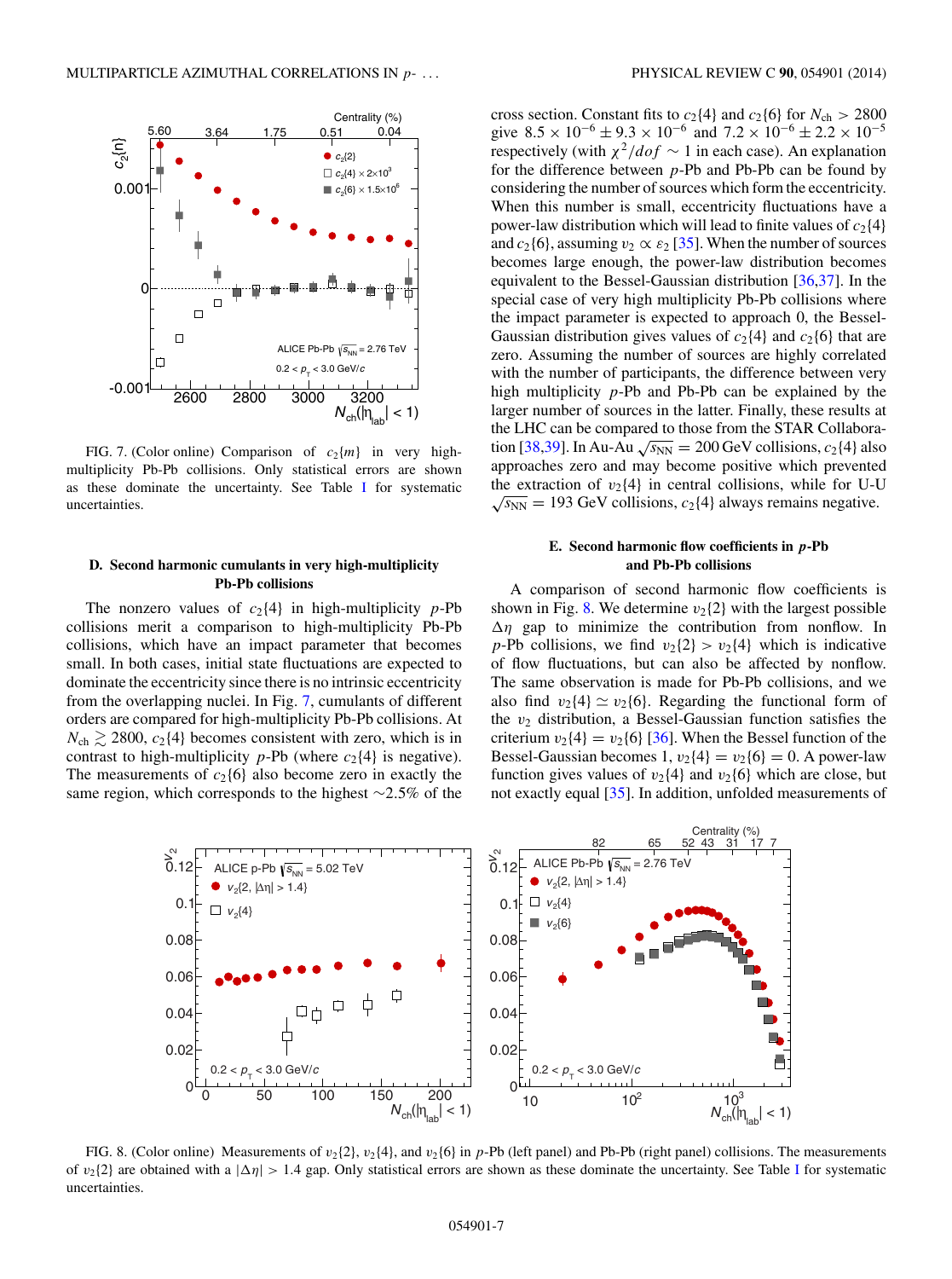

FIG. 9. (Color online) Left panel: Measurements of  $[(v_2{2}]^2 - v_2{4}]^2/(v_2{2}]^2 + v_2{4}]^2$  in p-Pb and Pb-Pb collisions. The measurements of  $v_2$  are obtained with a  $|\Delta \eta| > 1.4$  gap. Only statistical errors are shown as these dominate the uncertainty. See Table [I](#page-2-0) for systematic uncertainties. Right panel:  $\sigma_{v2}/\langle v_2 \rangle$  obtained from the same  $v_2$  {2} and  $v_2$  {4} measurements assuming a Bessel-Gaussian distribution.

the  $v_2$  distribution have shown Bessel-Gaussian descriptions work reasonably well for Pb-Pb collisions [\[40,41\]](#page-10-0). In the left panel of Fig. 9, we show the measurement of  $R_2$ , defined as

$$
R_n = \sqrt{\frac{v_n \{2\}^2 - v_n \{4\}^2}{v_n \{2\}^2 + v_n \{4\}^2}}.
$$
 (12)

As mentioned in Sec. [II,](#page-1-0) when  $\sigma_{v_n} \ll \langle v_n \rangle$ ,  $R_n = \sigma_{v_n} / \langle v_n \rangle$  in case nonflow is negligible. In the overlapping multiplicities, the values for  $p$ -Pb appear to be higher than Pb-Pb, demonstrating the greater role of fluctuations in the former. A similar observation is reported by the CMS Collaboration [\[16\]](#page-10-0). The trend for  $R_2$  in Pb-Pb is similar to observations for Au-Au  $\sqrt{s_{NN}}$  = 200 GeV collisions [\[38,42\]](#page-10-0). The value of  $R_2$  in midcentral (midmultiplicity) Pb-Pb collisions (∼0.35) is between the STAR and PHOBOS results for similar centralities. In the right panel, we show  $\sigma_{v2}/\langle v_2 \rangle$  under the assumption that the

 $v_2$  distribution is Bessel-Gaussian. Using this assumption, all the information from distribution can be obtained from just  $v_2$ {2} and  $v_2$ {4}, without the need for the condition  $\sigma_{v_n} \ll v_n$  $v_2$ (2) and  $v_2$ (4), without the need for the condition  $\sigma_{v_n} \ll v_n$ <br>[\[36\]](#page-10-0). The dashed lines denote the  $\sigma_{v_2}/\langle v_2 \rangle = \sqrt{4/\pi - 1}$  limit, expected when fluctuations dominated the eccentricity [\[43\]](#page-10-0). We find that the Bessel-Gaussian  $\sigma_{v2}/\langle v_2 \rangle$  is close to this limit for high-multiplicity Pb-Pb collisions.

#### **F. Two-particle cumulants of the third harmonic**

In Fig. 10, we show measurements of the third harmonic two-particle cumulants for  $p$ -Pb and Pb-Pb collisions, for different values of the  $\Delta \eta$  gap. For p-Pb and low Pb-Pb multiplicities, we generally find a strong dependence on the  $\Delta \eta$ . The values with small  $\Delta \eta$  gaps decrease with multiplicity in p-Pb, as expected when nonflow is dominant. This behavior was also observed by the STAR Collaboration at lower beam



FIG. 10. (Color online) Third harmonic two-particle cumulants in p-Pb and Pb-Pb collisions. Only statistical errors are shown as these dominate the uncertainty. See Table [I](#page-2-0) for systematic uncertainties.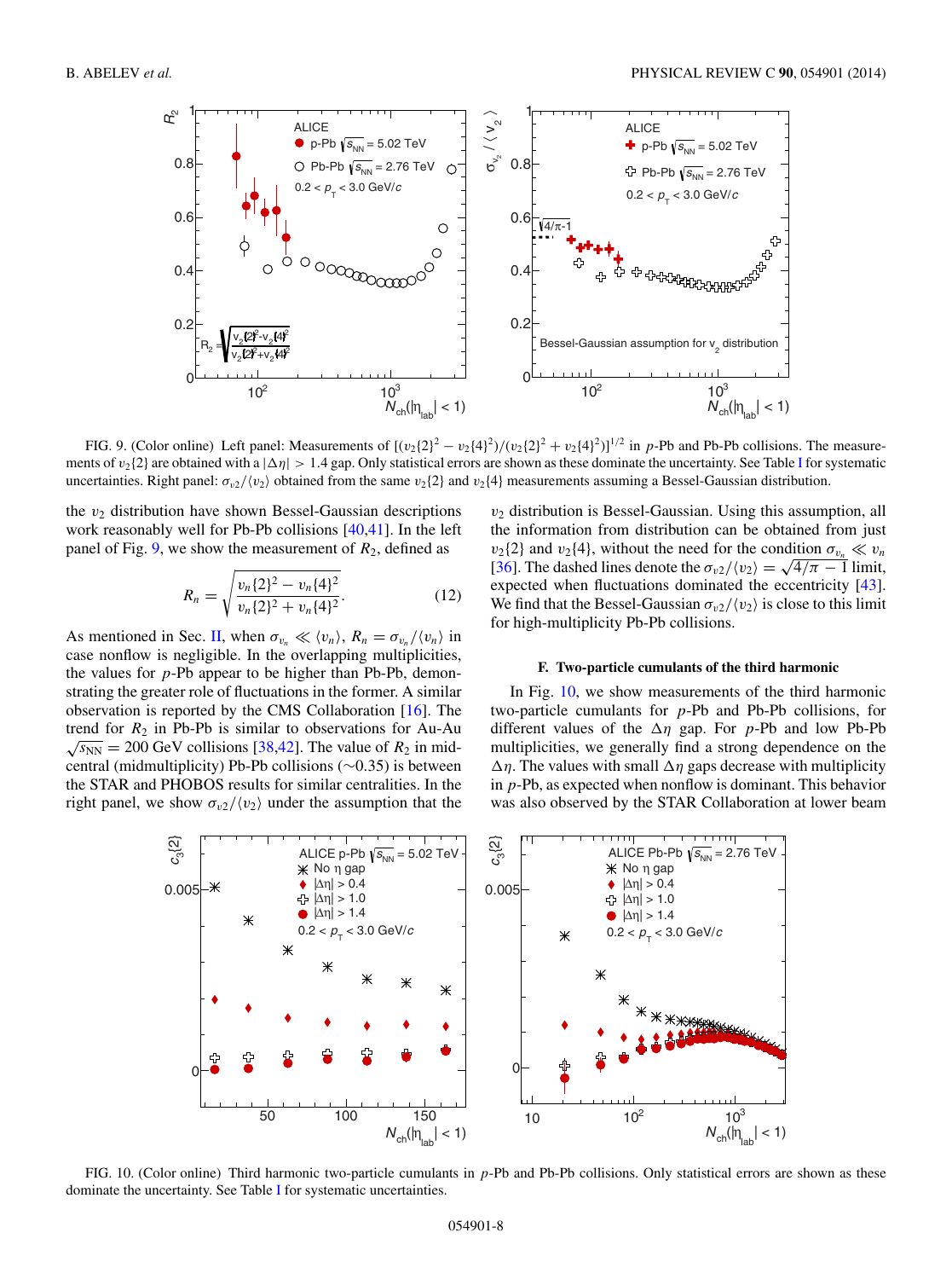<span id="page-8-0"></span>

FIG. 11. (Color online) Third harmonic flow coefficients in  $p$ -Pb and Pb-Pb collisions. The measurements of  $v_3$ {2} are obtained with a  $|\Delta \eta| > 1.4$  gap. Only statistical errors are shown as these dominate the uncertainty. See Table [I](#page-2-0) for systematic uncertainties.

energies [\[11\]](#page-10-0). The measurements with larger  $\Delta \eta$  gaps show an increase with multiplicity, indicating a contribution from global correlations. For large Pb-Pb multiplicities, measurements with various  $\Delta \eta$  gaps converge indicating a dominance of flow. Finally, in Fig. 11 we compare the third harmonic flow coefficients for both systems, again with the largest possible  $\Delta \eta$  gap. In contrast to measurements of the second harmonic, we find that  $p$ -Pb and Pb-Pb are consistent for the same multiplicity. This consistency has also been observed by the CMS Collaboration [\[16\]](#page-10-0), and points to similar third harmonic eccentricities for p-Pb and Pb-Pb at the same multiplicity. A CGC inspired cluster model for the initial conditions is able to reproduce this observation [\[22\]](#page-10-0).

### **V. SUMMARY**

We have reported results of  $c_2{2}$ ,  $c_2{4}$ , and  $c_2{6}$  as a function of multiplicity in p-Pb at  $\sqrt{s_{NN}} = 5.02$  TeV and Pb-Pb at  $\sqrt{s_{NN}}$  = 2.76 TeV collisions for kinematic cuts  $0.2 < p_T < 3$  GeV/c and  $|\eta| < 1$ . Measurements of  $c_2\{2\}$ using all pairs in the event for  $p$ -Pb collisions show a decrease with multiplicity, characteristic of a dominance of few-particle correlations. However, the decrease is shallower than from the expectation high-multiplicity events are a superposition of low multiplicity events. When a  $|\Delta \eta|$  gap is placed to suppress such nonflow correlations, measurements of  $c_2$ {2} begin to rise at high multiplicity. Similar observations are made for Pb-Pb collisions. The measurements of  $c_2$ {4} exhibit a transition from positive values at low multiplicity to negative values at higher multiplicity for both  $p$ -Pb and Pb-Pb. The negative values allow for a real  $v_2{4}$ , which is lower than  $v_2{2}$  at a given multiplicity. The measurements of  $c_2\{6\}$  for p-Pb collisions are both consistent with zero, and the assumption  $v_2{4} = v_2{6}$ . In Pb-Pb collisions, we observe  $v_2{4} \simeq v_2{6}$ , which is indicative of a Bessel-Gaussian function for the  $v_2$  distribution in this domain. For very high-multiplicity

Pb-Pb collisions, both  $v_2$ {4} and  $v_2$ {6} are consistent with 0. A comparison of  $p$ -Pb cumulants to those of Pb-Pb at the same multiplicity (for  $N_{ch} \gtrsim 70$ ) shows stronger correlations in Pb-Pb for all the cumulants. This may be explained by higher eccentricities for similar multiplicities. Finally, we have performed measurements of  $v_3{2}$  for p-Pb and Pb-Pb collisions. They are found to be similar for overlapping multiplicities when a  $|\Delta \eta| > 1.4$  gap is placed, indicating that initial state third harmonic eccentricities may be similar for both systems. We conclude that our measurements indicate that the (double) ridge observed in p-Pb at  $\sqrt{s_{NN}} = 5.02 \text{ TeV}$ arises from global azimuthal correlations, rather than from few-particle correlations which decrease with multiplicity. These measurements provide key constraints to the initial state and transport properties in  $p$ -Pb and Pb-Pb collisions.

## **ACKNOWLEDGMENTS**

The ALICE Collaboration would like to thank all its engineers and technicians for their invaluable contributions to the construction of the experiment and the CERN accelerator teams for the outstanding performance of the LHC complex. The ALICE Collaboration gratefully acknowledges the resources and support provided by all Grid centres and the Worldwide LHC Computing Grid (WLCG) collaboration. The ALICE Collaboration would like to thank the authors of the theoretical calculations for providing their results. The ALICE Collaboration acknowledges the following funding agencies for their support in building and running the ALICE detector: State Committee of Science, World Federation of Scientists (WFS) and Swiss Fonds Kidagan, Armenia; Conselho Nacional de Desenvolvimento Científico e Tecnológico (CNPq), Financiadora de Estudos e Projetos (FINEP), Fundação de Amparo à Pesquisa do Estado de São Paulo (FAPESP); National Natural Science Foundation of China (NSFC), the Chinese Ministry of Education (CMOE) and the Ministry of Science and Technology of China (MSTC); Ministry of Education and Youth of the Czech Republic; Danish Natural Science Research Council, the Carlsberg Foundation and the Danish National Research Foundation; The European Research Council under the European Community's Seventh Framework Programme; Helsinki Institute of Physics and the Academy of Finland; French CNRS-IN2P3, the 'Region Pays de Loire', 'Region Alsace', 'Region Auvergne' and CEA, France; German BMBF and the Helmholtz Association; General Secretariat for Research and Technology, Ministry of Development, Greece; Hungarian OTKA and National Office for Research and Technology (NKTH); Department of Atomic Energy and Department of Science and Technology of the Government of India; Istituto Nazionale di Fisica Nucleare (INFN) and Centro Fermi - Museo Storico della Fisica e Centro Studi e Ricerche "Enrico Fermi", Italy; MEXT Grant-in-Aid for Specially Promoted Research, Japan; Joint Institute for Nuclear Research, Dubna; National Research Foundation of Korea (NRF); CONACYT, DGAPA, México, ALFA-EC and the EPLANET Program (European Particle Physics Latin American Network); Stichting voor Fundamenteel Onderzoek der Materie (FOM) and the Nederlandse Organisatie voor Wetenschappelijk Onderzoek (NWO), Netherlands; Research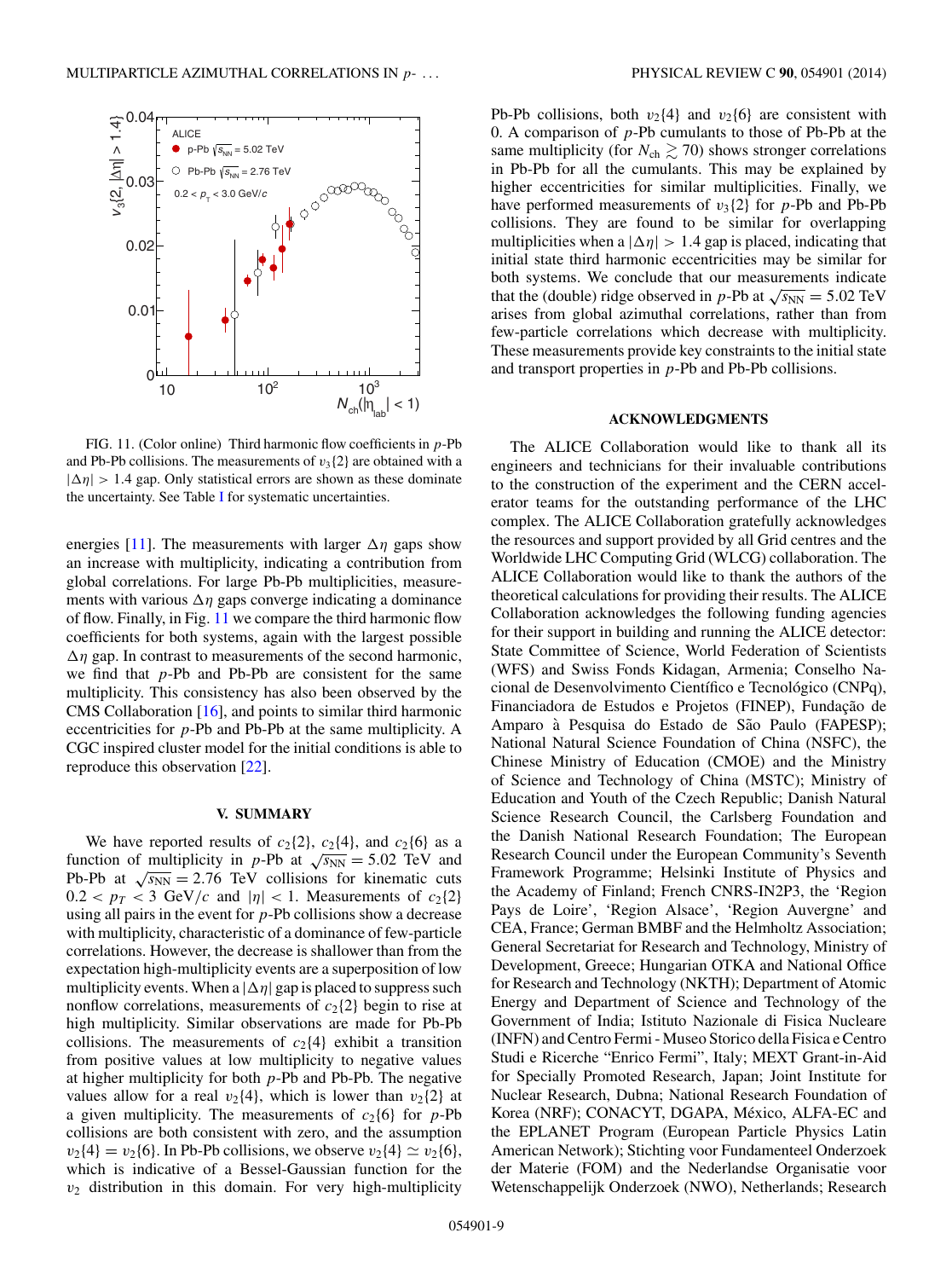<span id="page-9-0"></span>Council of Norway (NFR); Polish Ministry of Science and Higher Education; National Science Centre, Poland; Ministry of National Education/Institute for Atomic Physics and CNCS-UEFISCDI - Romania; Ministry of Education and Science of Russian Federation, Russian Academy of Sciences, Russian Federal Agency of Atomic Energy, Russian Federal Agency for Science and Innovations and The Russian Foundation for Basic Research; Ministry of Education of Slovakia; Department of Science and Technology, South Africa; CIEMAT,

EELA, Ministerio de Economía y Competitividad (MINECO) of Spain, Xunta de Galicia (Consellería de Educación), CEADEN, Cubaenergía, Cuba, and IAEA (International Atomic Energy Agency); Swedish Research Council (VR) and Knut & Alice Wallenberg Foundation (KAW); Ukraine Ministry of Education and Science; United Kingdom Science and Technology Facilities Council (STFC); The United States Department of Energy, the United States National Science Foundation, the State of Texas, and the State of Ohio.

## **APPENDIX**

TABLE II. Relation of charged track multiplicity N<sub>ch</sub> to the fraction of hadronic cross section in p-Pb at  $\sqrt{s_{NN}} = 5.02$  TeV collisions. There is a 3.5% uncertainty in the cross section values. N<sub>ch</sub> corresponds to the number of charged tracks with  $0.2 < p_T < 3$  GeV/c and  $|\eta| < 1$ . The corrected values of  $N_{ch}$  have a systematic uncertainty of 6.0%.

| Uncorrected<br>$N_{\rm ch}$ bin | Corrected<br>$\langle N_{\rm ch} \rangle$ | Fractional of hadronic cross section<br>within bin | Fraction of hadronic cross section<br>above lower bin edge |
|---------------------------------|-------------------------------------------|----------------------------------------------------|------------------------------------------------------------|
| [6, 12]                         | 12.0                                      | 0.154                                              | 0.826                                                      |
| [12, 18]                        | 19.5                                      | 0.138                                              | 0.673                                                      |
| [18, 24]                        | 27.1                                      | 0.122                                              | 0.535                                                      |
| [24, 30]                        | 34.6                                      | 0.105                                              | 0.412                                                      |
| [30, 40]                        | 44.3                                      | 0.132                                              | 0.308                                                      |
| [40, 50]                        | 56.8                                      | 0.0836                                             | 0.176                                                      |
| [50, 60]                        | 69.2                                      | 0.0477                                             | 0.0921                                                     |
| [60, 70]                        | 81.6                                      | 0.0245                                             | 0.0444                                                     |
| [70, 80]                        | 94.1                                      | 0.0116                                             | 0.0199                                                     |
| [80, 100]                       | 110                                       | 0.00712                                            | 0.00831                                                    |
| [100, 120]                      | 135                                       | 0.00106                                            | 0.00120                                                    |
| [120, 140]                      | 159                                       | 0.00012                                            | 0.00014                                                    |
| [140, 180]                      | 186                                       | 0.00001                                            | 0.00001                                                    |

TABLE III. Relation of charged track multiplicity N<sub>ch</sub> to the fraction of hadronic cross section in Pb-Pb at  $\sqrt{s_{NN}} = 2.76$  TeV collisions. There is a 1% uncertainty in the cross section values. N<sub>ch</sub> corresponds to the number of charged tracks with  $0.2 < p_T < 3$  GeV/c and  $|\eta| < 1$ . The corrected values of  $N_{ch}$  have a systematic uncertainty of 6.0%.

| Uncorrected<br>$N_{\rm ch}$ bin | Corrected<br>$\langle N_{\rm ch} \rangle$ | Fraction of hadronic cross section<br>within bin | Fraction of hadronic cross section<br>above lower bin edge |
|---------------------------------|-------------------------------------------|--------------------------------------------------|------------------------------------------------------------|
| [6,26]                          | 19.82                                     | 0.111                                            | 0.928                                                      |
| [26, 46]                        | 46.7                                      | 0.0616                                           | 0.817                                                      |
| [46, 76]                        | 79.0                                      | 0.0615                                           | 0.755                                                      |
| [76, 106]                       | 118                                       | 0.0446                                           | 0.694                                                      |
| [106, 150]                      | 166                                       | 0.0504                                           | 0.649                                                      |
| [150, 200]                      | 227                                       | 0.0453                                           | 0.599                                                      |
| [200, 250]                      | 292                                       | 0.0377                                           | 0.553                                                      |
| [250, 300]                      | 358                                       | 0.0326                                           | 0.516                                                      |
| [300, 350]                      | 423                                       | 0.0289                                           | 0.483                                                      |
| [350, 400]                      | 488                                       | 0.0261                                           | 0.454                                                      |
| [400, 450]                      | 552                                       | 0.0238                                           | 0.428                                                      |
| [450, 500]                      | 618                                       | 0.0221                                           | 0.404                                                      |
| [500, 600]                      | 714                                       | 0.0397                                           | 0.382                                                      |
| [600, 700]                      | 843                                       | 0.0351                                           | 0.342                                                      |
| [700, 800]                      | 973                                       | 0.0316                                           | 0.307                                                      |
| [800, 900]                      | 1103                                      | 0.0286                                           | 0.276                                                      |
| [900,1000]                      | 1233                                      | 0.0262                                           | 0.247                                                      |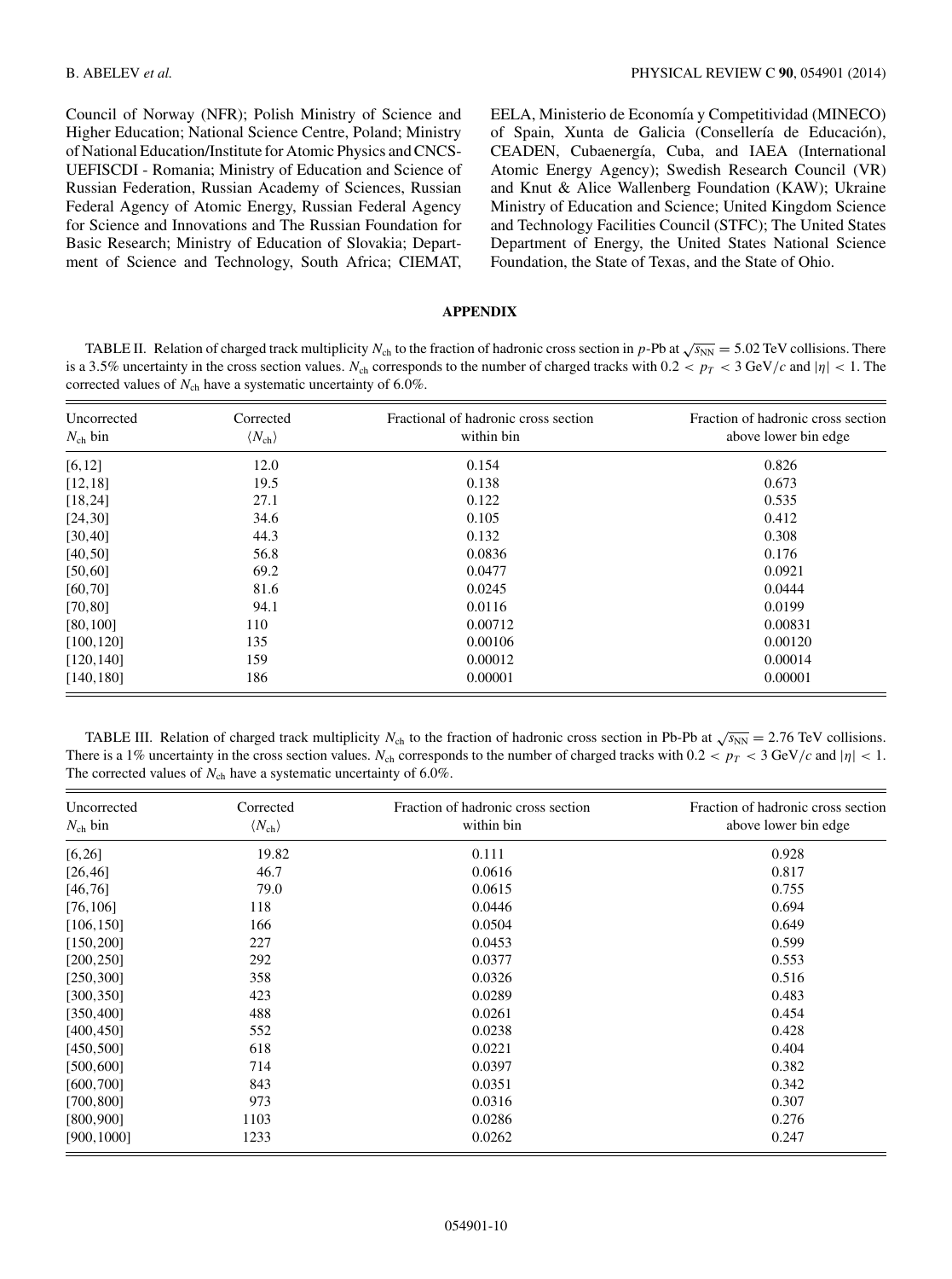<span id="page-10-0"></span>

| Uncorrected<br>$N_{\rm ch}$ bin | Corrected<br>$\langle N_{\rm ch} \rangle$ | Fraction of hadronic cross section<br>within bin | Fraction of hadronic cross section<br>above lower bin edge |
|---------------------------------|-------------------------------------------|--------------------------------------------------|------------------------------------------------------------|
| [1000, 1200]                    | 1425                                      | 0.0466                                           | 0.221                                                      |
| [1200, 1400]                    | 1684                                      | 0.0402                                           | 0.174                                                      |
| [1400, 1600]                    | 1944                                      | 0.0352                                           | 0.134                                                      |
| [1600, 1800]                    | 2203                                      | 0.0307                                           | 0.0990                                                     |
| [1800, 2000]                    | 2462                                      | 0.0268                                           | 0.0683                                                     |
| [2000, 2400]                    | 2819                                      | 0.0388                                           | 0.0415                                                     |
| [1900, 1950]                    | 2497                                      | 0.00656                                          | 0.0544                                                     |
| [1950, 2000]                    | 2562                                      | 0.00635                                          | 0.0478                                                     |
| [2000, 2050]                    | 2627                                      | 0.00617                                          | 0.0415                                                     |
| [2050, 2100]                    | 2692                                      | 0.00594                                          | 0.0353                                                     |
| [2100, 2150]                    | 2757                                      | 0.00570                                          | 0.0293                                                     |
| [2150, 2200]                    | 2822                                      | 0.00544                                          | 0.0236                                                     |
| [2200, 2250]                    | 2886                                      | 0.00502                                          | 0.0182                                                     |
| [2250, 2300]                    | 2951                                      | 0.00445                                          | 0.0132                                                     |
| [2300, 2350]                    | 3015                                      | 0.00353                                          | 0.00873                                                    |
| [2350, 2400]                    | 3079                                      | 0.00249                                          | 0.00520                                                    |
| [2400, 2450]                    | 3143                                      | 0.00151                                          | 0.00271                                                    |
| [2450, 2500]                    | 3206                                      | 0.00074                                          | 0.00120                                                    |
| [2500, 2550]                    | 3270                                      | 0.00031                                          | 0.00045                                                    |
| [2550, 2600]                    | 3334                                      | 0.00010                                          | 0.00014                                                    |

TABLE III. (*Continued*.)

- [1] S. Voloshin and Y. Zhang, [Z. Phys. C](http://dx.doi.org/10.1007/s002880050141) **[70](http://dx.doi.org/10.1007/s002880050141)**, [665](http://dx.doi.org/10.1007/s002880050141) [\(1996\)](http://dx.doi.org/10.1007/s002880050141).
- [2] B. Back *et al.*, [Nucl. Phys. A](http://dx.doi.org/10.1016/j.nuclphysa.2005.03.084) **[757](http://dx.doi.org/10.1016/j.nuclphysa.2005.03.084)**, [28](http://dx.doi.org/10.1016/j.nuclphysa.2005.03.084) [\(2005\)](http://dx.doi.org/10.1016/j.nuclphysa.2005.03.084).
- [3] I. Arsene *et al.*, [Nucl. Phys. A](http://dx.doi.org/10.1016/j.nuclphysa.2005.02.130) **[757](http://dx.doi.org/10.1016/j.nuclphysa.2005.02.130)**, [1](http://dx.doi.org/10.1016/j.nuclphysa.2005.02.130) [\(2005\)](http://dx.doi.org/10.1016/j.nuclphysa.2005.02.130).
- [4] K. Adcox *et al.*, [Nucl. Phys. A](http://dx.doi.org/10.1016/j.nuclphysa.2005.03.086) **[757](http://dx.doi.org/10.1016/j.nuclphysa.2005.03.086)**, [184](http://dx.doi.org/10.1016/j.nuclphysa.2005.03.086) [\(2005\)](http://dx.doi.org/10.1016/j.nuclphysa.2005.03.086).
- [5] J. Adams *et al.*, [Nucl. Phys. A](http://dx.doi.org/10.1016/j.nuclphysa.2005.03.085) **[757](http://dx.doi.org/10.1016/j.nuclphysa.2005.03.085)**, [102](http://dx.doi.org/10.1016/j.nuclphysa.2005.03.085) [\(2005\)](http://dx.doi.org/10.1016/j.nuclphysa.2005.03.085).
- [6] K. Aamodt *et al.*, [Phys. Rev. Lett.](http://dx.doi.org/10.1103/PhysRevLett.105.252302) **[105](http://dx.doi.org/10.1103/PhysRevLett.105.252302)**, [252302](http://dx.doi.org/10.1103/PhysRevLett.105.252302) [\(2010\)](http://dx.doi.org/10.1103/PhysRevLett.105.252302).
- [7] K. Aamodt *et al.*, [Phys. Rev. Lett.](http://dx.doi.org/10.1103/PhysRevLett.107.032301) **[107](http://dx.doi.org/10.1103/PhysRevLett.107.032301)**, [032301](http://dx.doi.org/10.1103/PhysRevLett.107.032301) [\(2011\)](http://dx.doi.org/10.1103/PhysRevLett.107.032301).
- [8] K. Aamodt *et al.*, [Phys. Lett. B](http://dx.doi.org/10.1016/j.physletb.2012.01.060) **[708](http://dx.doi.org/10.1016/j.physletb.2012.01.060)**, [249](http://dx.doi.org/10.1016/j.physletb.2012.01.060) [\(2012\)](http://dx.doi.org/10.1016/j.physletb.2012.01.060).
- [9] G. Aad *et al.*, [Phys. Rev. C](http://dx.doi.org/10.1103/PhysRevC.86.014907) **[86](http://dx.doi.org/10.1103/PhysRevC.86.014907)**, [014907](http://dx.doi.org/10.1103/PhysRevC.86.014907) [\(2012\)](http://dx.doi.org/10.1103/PhysRevC.86.014907).
- [10] S. Chatrchyan *et al.*, [Eur. Phys. J. C](http://dx.doi.org/10.1140/epjc/s10052-012-2012-3) **[72](http://dx.doi.org/10.1140/epjc/s10052-012-2012-3)**, [2012](http://dx.doi.org/10.1140/epjc/s10052-012-2012-3) [\(2012\)](http://dx.doi.org/10.1140/epjc/s10052-012-2012-3).
- [11] L. Adamczyk *et al.*, [Phys. Rev. C](http://dx.doi.org/10.1103/PhysRevC.88.014904) **[88](http://dx.doi.org/10.1103/PhysRevC.88.014904)**, [014904](http://dx.doi.org/10.1103/PhysRevC.88.014904) [\(2013\)](http://dx.doi.org/10.1103/PhysRevC.88.014904).
- [12] S. Chatrchyan *et al.*, [Phys. Lett. B](http://dx.doi.org/10.1016/j.physletb.2012.11.025) **[718](http://dx.doi.org/10.1016/j.physletb.2012.11.025)**, [795](http://dx.doi.org/10.1016/j.physletb.2012.11.025) [\(2013\)](http://dx.doi.org/10.1016/j.physletb.2012.11.025).
- [13] B. Abelev *et al.*, [Phys. Lett. B](http://dx.doi.org/10.1016/j.physletb.2013.01.012) **[719](http://dx.doi.org/10.1016/j.physletb.2013.01.012)**, [29](http://dx.doi.org/10.1016/j.physletb.2013.01.012) [\(2013\)](http://dx.doi.org/10.1016/j.physletb.2013.01.012).
- [14] G. Aad *et al.*, [Phys. Rev. Lett.](http://dx.doi.org/10.1103/PhysRevLett.110.182302) **[110](http://dx.doi.org/10.1103/PhysRevLett.110.182302)**, [182302](http://dx.doi.org/10.1103/PhysRevLett.110.182302) [\(2013\)](http://dx.doi.org/10.1103/PhysRevLett.110.182302).
- [15] G. Aad *et al.*, [Phys. Lett. B](http://dx.doi.org/10.1016/j.physletb.2013.06.057) **[725](http://dx.doi.org/10.1016/j.physletb.2013.06.057)**, [60](http://dx.doi.org/10.1016/j.physletb.2013.06.057) [\(2013\)](http://dx.doi.org/10.1016/j.physletb.2013.06.057).
- [16] S. Chatrchyan *et al.*, [Phys. Lett. B](http://dx.doi.org/10.1016/j.physletb.2013.06.028) **[724](http://dx.doi.org/10.1016/j.physletb.2013.06.028)**, [213](http://dx.doi.org/10.1016/j.physletb.2013.06.028) [\(2013\)](http://dx.doi.org/10.1016/j.physletb.2013.06.028).
- [17] B. Abelev *et al.*, [Phys. Lett. B](http://dx.doi.org/10.1016/j.physletb.2012.12.066) **[719](http://dx.doi.org/10.1016/j.physletb.2012.12.066)**, [18](http://dx.doi.org/10.1016/j.physletb.2012.12.066) [\(2013\)](http://dx.doi.org/10.1016/j.physletb.2012.12.066).
- [18] B. B. Abelev *et al.*, [Phys. Lett. B](http://dx.doi.org/10.1016/j.physletb.2013.11.020) **[728](http://dx.doi.org/10.1016/j.physletb.2013.11.020)**, [25](http://dx.doi.org/10.1016/j.physletb.2013.11.020) [\(2014\)](http://dx.doi.org/10.1016/j.physletb.2013.11.020).
- [19] P. Bozek and W. Broniowski, [Phys. Lett. B](http://dx.doi.org/10.1016/j.physletb.2012.12.051) **[718](http://dx.doi.org/10.1016/j.physletb.2012.12.051)**, [1557](http://dx.doi.org/10.1016/j.physletb.2012.12.051) [\(2013\)](http://dx.doi.org/10.1016/j.physletb.2012.12.051).
- [20] K. Dusling and R. Venugopalan, [Phys. Rev. D](http://dx.doi.org/10.1103/PhysRevD.87.054014) **[87](http://dx.doi.org/10.1103/PhysRevD.87.054014)**, [054014](http://dx.doi.org/10.1103/PhysRevD.87.054014) [\(2013\)](http://dx.doi.org/10.1103/PhysRevD.87.054014).
- [21] A. Dumitru, T. Lappi, and L. McLerran, [Nucl. Phys. A](http://dx.doi.org/10.1016/j.nuclphysa.2013.12.001) **[922](http://dx.doi.org/10.1016/j.nuclphysa.2013.12.001)**, [140](http://dx.doi.org/10.1016/j.nuclphysa.2013.12.001) [\(2014\)](http://dx.doi.org/10.1016/j.nuclphysa.2013.12.001).
- [22] G. Basar and D. Teaney, Nucl. Phys. A (to be published).
- [23] N. Borghini, P. M. Dinh, and J.-Y. Ollitrault, [Phys. Rev. C](http://dx.doi.org/10.1103/PhysRevC.64.054901) **[64](http://dx.doi.org/10.1103/PhysRevC.64.054901)**, [054901](http://dx.doi.org/10.1103/PhysRevC.64.054901) [\(2001\)](http://dx.doi.org/10.1103/PhysRevC.64.054901).
- [24] A. Bilandzic, R. Snellings, and S. Voloshin, [Phys. Rev. C](http://dx.doi.org/10.1103/PhysRevC.83.044913) **[83](http://dx.doi.org/10.1103/PhysRevC.83.044913)**, [044913](http://dx.doi.org/10.1103/PhysRevC.83.044913) [\(2011\)](http://dx.doi.org/10.1103/PhysRevC.83.044913).
- [25] S. A. Voloshin, A. M. Poskanzer, and R. Snellings, in *Landolt-Boernstein, Relativistic Heavy Ion Physics*, Vol. 23 (Springer-Verlag, Berlin, 2010), pp. 293–333.
- [26] A. Bilandzic, Ph.D. thesis, Utrecht University, 2011.
- [27] K. Aamodt *et al.*, [J. Instrum.](http://dx.doi.org/10.1088/1748-0221/3/08/S08002) **[3](http://dx.doi.org/10.1088/1748-0221/3/08/S08002)**, [S08002](http://dx.doi.org/10.1088/1748-0221/3/08/S08002) [\(2008\)](http://dx.doi.org/10.1088/1748-0221/3/08/S08002).
- [28] B. Abelev *et al.*, [J. High Energy Phys. 03](http://dx.doi.org/10.1007/JHEP03(2012)053) [\(2012\)](http://dx.doi.org/10.1007/JHEP03(2012)053) [053.](http://dx.doi.org/10.1007/JHEP03(2012)053)
- [29] X.-N. Wang and M. Gyulassy, [Phys. Rev. D](http://dx.doi.org/10.1103/PhysRevD.44.3501) **[44](http://dx.doi.org/10.1103/PhysRevD.44.3501)**, [3501](http://dx.doi.org/10.1103/PhysRevD.44.3501) [\(1991\)](http://dx.doi.org/10.1103/PhysRevD.44.3501).
- [30] S. Roesler, R. Engel, and J. Ranft, in *Proceedings of the International Conference on Advanced Monte Carlo for Radiation Physics, Particle Transport Simulation and Applications (MC 2000)* (Springer-Verlag, Berlin, 2001), pp. 1033–1038.
- [31] R. Brun, F. Carminati, and S. Giani, "GEANT Detector Description and Simulation Tool" (1994).
- [32] ALICE technical design report of the computing, CERN-LHCC-2005-018 (2005).
- [33] [Z.-W. Lin, C. M. Ko, B.-A. Li, B. Zhang, and S. Pal,](http://dx.doi.org/10.1103/PhysRevC.72.064901) *Phys. Rev.* C **[72](http://dx.doi.org/10.1103/PhysRevC.72.064901)**, [064901](http://dx.doi.org/10.1103/PhysRevC.72.064901) [\(2005\)](http://dx.doi.org/10.1103/PhysRevC.72.064901).
- [34] G.-L. Ma and A. Bzdak, [arXiv:1404.4129.](http://arxiv.org/abs/arXiv:1404.4129)
- [35] L. Yan and J.-Y. Ollitrault, [Phys. Rev. Lett.](http://dx.doi.org/10.1103/PhysRevLett.112.082301) **[112](http://dx.doi.org/10.1103/PhysRevLett.112.082301)**, [082301](http://dx.doi.org/10.1103/PhysRevLett.112.082301) [\(2014\)](http://dx.doi.org/10.1103/PhysRevLett.112.082301).
- [36] [S. A. Voloshin, A. M. Poskanzer, A. Tang, and G. Wang,](http://dx.doi.org/10.1016/j.physletb.2007.11.043) *Phys.* Lett. B **[659](http://dx.doi.org/10.1016/j.physletb.2007.11.043)**, [537](http://dx.doi.org/10.1016/j.physletb.2007.11.043) [\(2008\)](http://dx.doi.org/10.1016/j.physletb.2007.11.043).
- [37] A. Bzdak, P. Bozek, and L. McLerran, [Nucl. Phys. A](http://dx.doi.org/10.1016/j.nuclphysa.2014.03.007) **[927](http://dx.doi.org/10.1016/j.nuclphysa.2014.03.007)**, [15](http://dx.doi.org/10.1016/j.nuclphysa.2014.03.007) [\(2014\)](http://dx.doi.org/10.1016/j.nuclphysa.2014.03.007).
- [38] G. Agakishiev *et al.*, [Phys. Rev. C](http://dx.doi.org/10.1103/PhysRevC.86.014904) **[86](http://dx.doi.org/10.1103/PhysRevC.86.014904)**, [014904](http://dx.doi.org/10.1103/PhysRevC.86.014904) [\(2012\)](http://dx.doi.org/10.1103/PhysRevC.86.014904).
- [39] H. Wang and P. Sorensen,  $arXiv:1406.7522$ .
- [40] A. R. Timmins, [J. Phys.: Conf. Ser.](http://dx.doi.org/10.1088/1742-6596/446/1/012031) **[446](http://dx.doi.org/10.1088/1742-6596/446/1/012031)**, [012031](http://dx.doi.org/10.1088/1742-6596/446/1/012031) [\(2013\)](http://dx.doi.org/10.1088/1742-6596/446/1/012031).
- [41] G. Aad *et al.*, [J. High Energy Phys. 11](http://dx.doi.org/10.1007/JHEP11(2013)183) [\(2013\)](http://dx.doi.org/10.1007/JHEP11(2013)183) [183.](http://dx.doi.org/10.1007/JHEP11(2013)183)
- [42] B. Alver *et al.*, [Phys. Rev. C](http://dx.doi.org/10.1103/PhysRevC.81.034915) **[81](http://dx.doi.org/10.1103/PhysRevC.81.034915)**, [034915](http://dx.doi.org/10.1103/PhysRevC.81.034915) [\(2010\)](http://dx.doi.org/10.1103/PhysRevC.81.034915).
- [43] W. Broniowski, P. Bozek, and M. Rybczynski, [Phys. Rev. C](http://dx.doi.org/10.1103/PhysRevC.76.054905) **[76](http://dx.doi.org/10.1103/PhysRevC.76.054905)**, [054905](http://dx.doi.org/10.1103/PhysRevC.76.054905) [\(2007\)](http://dx.doi.org/10.1103/PhysRevC.76.054905).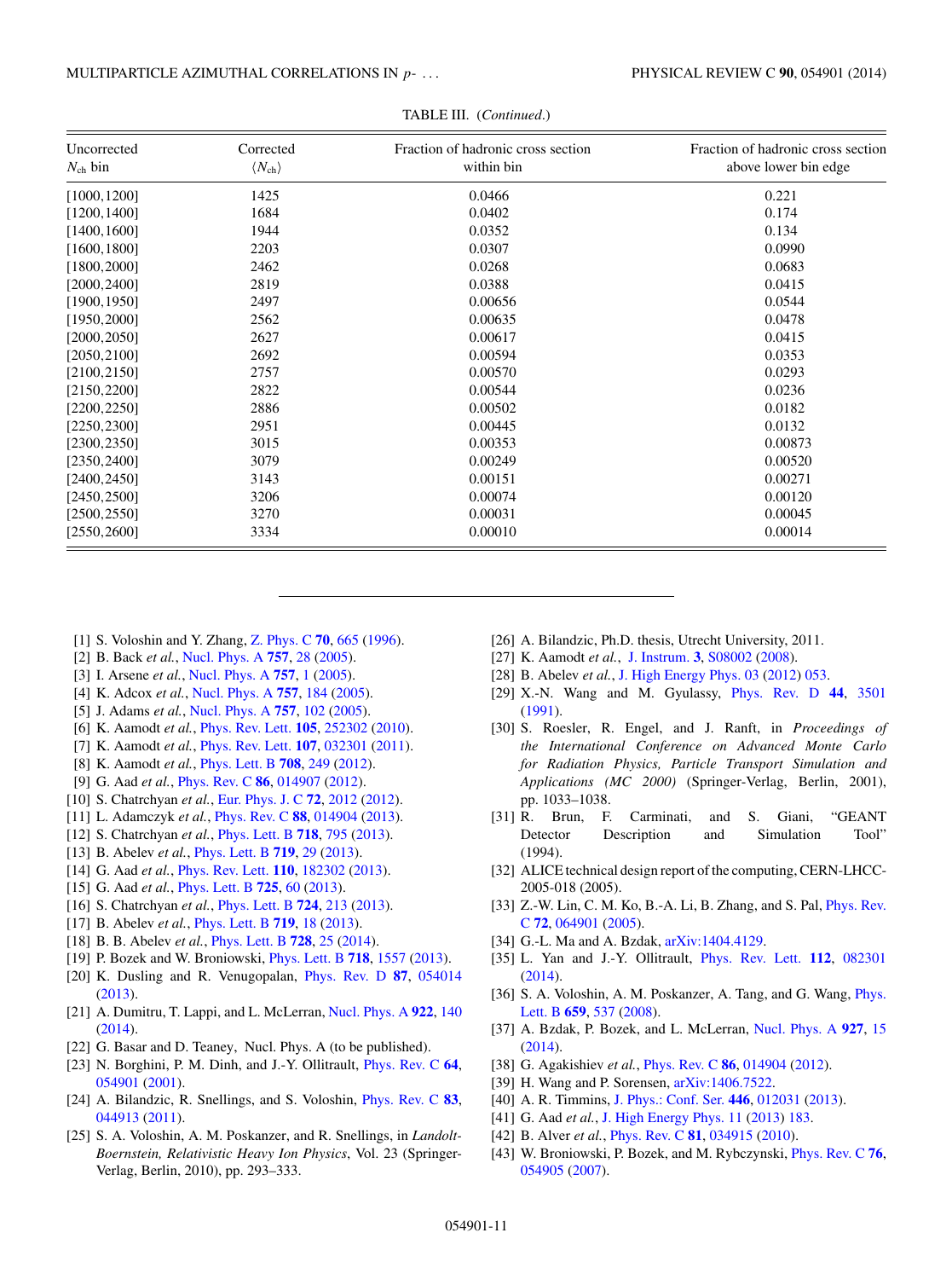B. Abelev,<sup>1</sup> J. Adam,<sup>2</sup> D. Adamová,<sup>[3](#page-13-0)</sup> M. M. Aggarwal,<sup>4</sup> G. Aglieri Rinella,<sup>[5](#page-13-0)</sup> M. Agnello,<sup>[6,7](#page-13-0)</sup> A. Agostinelli,<sup>8</sup> N. Agrawal,<sup>9</sup> Z. Ahammed,<sup>10</sup> N. Ahmad,<sup>[11](#page-13-0)</sup> I. Ahmed,<sup>[12](#page-13-0)</sup> S. U. Ahn,<sup>13</sup> S. A. Ahn,<sup>13</sup> I. Aimo,<sup>6,7</sup> S. Aiola,<sup>[14](#page-13-0)</sup> M. Ajaz,<sup>12</sup> A. Akindinov,<sup>[15](#page-13-0)</sup> S. N. Alam,<sup>[10](#page-13-0)</sup> D. Aleksandrov,<sup>[16](#page-13-0)</sup> B. Alessandro,<sup>6</sup> D. Alexandre,<sup>[17](#page-13-0)</sup> A. Alici,<sup>[18,19](#page-13-0)</sup> A. Alkin,<sup>[20](#page-13-0)</sup> J. Alme,<sup>21</sup> T. Alt,<sup>[22](#page-13-0)</sup> S. Altinpinar,<sup>[23](#page-13-0)</sup> I. Altsybeev,<sup>[24](#page-13-0)</sup> C. Alves Garcia Prado,<sup>[25](#page-13-0)</sup> C. Andrei,<sup>[26](#page-13-0)</sup> A. Andronic,<sup>[27](#page-13-0)</sup> V. Anguelov,<sup>[28](#page-13-0)</sup> J. Anielski,<sup>[29](#page-13-0)</sup> T. Antičić,<sup>[30](#page-13-0)</sup> F. Antinori,<sup>31</sup> P. Antonioli,<sup>[19](#page-13-0)</sup> L. Aphecetche,<sup>32</sup> H. Appelshäuser,<sup>[33](#page-13-0)</sup> S. Arcelli,<sup>[8](#page-13-0)</sup> N. Armesto,<sup>[34](#page-13-0)</sup> R. Arnaldi,<sup>[6](#page-13-0)</sup> T. Aronsson,<sup>[14](#page-13-0)</sup> I. C. Arsene,<sup>[27,35](#page-13-0)</sup> M. Arslandok,<sup>[33](#page-13-0)</sup> A. Augustinus,<sup>5</sup> R. Averbeck,<sup>[27](#page-13-0)</sup> T. C. Awes,<sup>[36](#page-13-0)</sup> M. D. Azmi,<sup>[11,37](#page-13-0)</sup> M. Bach,<sup>[22](#page-13-0)</sup> A. Badalà,<sup>[38](#page-13-0)</sup> Y. W. Baek,<sup>[39,40](#page-13-0)</sup> S. Bagnasco,<sup>6</sup> R. Bailhache,<sup>[33](#page-13-0)</sup> R. Bala,<sup>[41](#page-13-0)</sup> A. Baldisseri,<sup>[42](#page-13-0)</sup> F. Baltasar Dos Santos Pedrosa,<sup>5</sup> R. C. Baral,<sup>[43](#page-13-0)</sup> R. Barbera,<sup>[44](#page-13-0)</sup> F. Barile,<sup>[45](#page-13-0)</sup> G. G. Barnaföldi,<sup>[46](#page-13-0)</sup> L. S. Barnby,<sup>[17](#page-13-0)</sup> V. Barret,<sup>[40](#page-13-0)</sup> J. Bartke,<sup>47</sup> M. Basile,<sup>[8](#page-13-0)</sup> N. Bastid,<sup>40</sup> S. Basu,<sup>[10](#page-13-0)</sup> B. Bathen,<sup>[29](#page-13-0)</sup> G. Batigne,<sup>[32](#page-13-0)</sup> A. Batista Camejo,<sup>[40](#page-13-0)</sup> B. Batyunya,<sup>[48](#page-13-0)</sup> P. C. Batzing,<sup>[35](#page-13-0)</sup> C. Baumann,<sup>[33](#page-13-0)</sup> I. G. Bearden,<sup>49</sup> H. Beck,<sup>33</sup> C. Bedda,<sup>[7](#page-13-0)</sup> N. K. Behera, <sup>9</sup> I. Belikov, <sup>50</sup> F. Bellini, <sup>8</sup> R. Bellwied, <sup>[51](#page-13-0)</sup> E. Belmont-Moreno, <sup>[52](#page-13-0)</sup> R. Belmont III, <sup>[53](#page-14-0)</sup> V. Belyaev, [54](#page-14-0) G. Bencedi, [46](#page-13-0) S. Beole,<sup>[55](#page-14-0)</sup> I. Berceanu,<sup>[26](#page-13-0)</sup> A. Bercuci,<sup>26</sup> Y. Berdnikov,<sup>[56,57](#page-14-0)</sup> D. Berenyi,<sup>46</sup> M. E. Berger,<sup>58</sup> R. A. Bertens,<sup>59</sup> D. Berzano,<sup>55</sup> L. Betev,<sup>5</sup> A. Bhasin,<sup>[41](#page-13-0)</sup> I. R. Bhat,<sup>41</sup> A. K. Bhati,<sup>4</sup> B. Bhattacharjee,<sup>60</sup> J. Bhom,<sup>61</sup> L. Bianchi,<sup>55</sup> N. Bianchi,<sup>[62](#page-14-0)</sup> C. Bianchin,<sup>[59](#page-14-0)</sup> J. Bielčík,<sup>[2](#page-13-0)</sup> J. Bielčíková,<sup>[3](#page-13-0)</sup> A. Bilandzic,<sup>[49](#page-13-0)</sup> S. Bjelogrlic,<sup>[59](#page-14-0)</sup> F. Blanco,<sup>[63](#page-14-0)</sup> D. Blau,<sup>[16](#page-13-0)</sup> C. Blume,<sup>[33](#page-13-0)</sup> F. Bock,<sup>[64](#page-14-0)[,28](#page-13-0)</sup> A. Bogdanov,<sup>[54](#page-14-0)</sup> H. Bøggild,<sup>[49](#page-13-0)</sup> M. Bogolyubsky,<sup>65</sup> F. V. Böhmer,<sup>[58](#page-14-0)</sup> L. Boldizsár,<sup>[46](#page-13-0)</sup> M. Bombara,<sup>66</sup> J. Book,<sup>33</sup> H. Borel,<sup>[42](#page-13-0)</sup> A. Borissov,<sup>[53,67](#page-14-0)</sup> F. Bossú,<sup>[68](#page-14-0)</sup> M. Botje,<sup>[69](#page-14-0)</sup> E. Botta,<sup>[55](#page-14-0)</sup> S. Böttger,<sup>[70](#page-14-0)</sup> P. Braun-Munzinger,<sup>[27](#page-13-0)</sup> M. Bregant,<sup>[25](#page-13-0)</sup> T. Breitner,<sup>70</sup> T. A. Broker,<sup>[33](#page-13-0)</sup> T. A. Browning,<sup>[71](#page-14-0)</sup> M. Broz,<sup>[2](#page-13-0)</sup> E. Bruna,<sup>[6](#page-13-0)</sup> G. E. Bruno,<sup>[45](#page-13-0)</sup> D. Budnikov,<sup>[72](#page-14-0)</sup> H. Buesching,<sup>33</sup> S. Bufalino,<sup>6</sup> P. Buncic,<sup>[5](#page-13-0)</sup> O. Busch,<sup>28</sup> Z. Buthelezi,<sup>[68](#page-14-0)</sup> D. Caffarri,<sup>[5,](#page-13-0)[73](#page-14-0)</sup> X. Cai,<sup>74</sup> H. Caines,<sup>[14](#page-13-0)</sup> L. Calero Diaz,<sup>[62](#page-14-0)</sup> A. Caliva,<sup>59</sup> E. Calvo Villar,<sup>75</sup> P. Camerini,<sup>[76](#page-14-0)</sup> F. Carena,<sup>[5](#page-13-0)</sup> W. Carena,<sup>[5](#page-13-0)</sup> J. Castillo Castellanos,<sup>[42](#page-13-0)</sup> E. A. R. Casula,<sup>[77](#page-14-0)</sup> V. Catanescu,<sup>[26](#page-13-0)</sup> C. Cavicchioli,<sup>5</sup> C. Ceballos Sanchez,<sup>78</sup> J. Cepila,<sup>2</sup> P. Cerello,<sup>[6](#page-13-0)</sup> B. Chang,<sup>[79](#page-14-0)</sup> S. Chapeland,<sup>5</sup> J. L. Charvet,<sup>42</sup> S. Chattopadhyay,<sup>10</sup> S. Chattopadhyay,<sup>80</sup> V. Chelnokov,<sup>[20](#page-13-0)</sup> M. Cherney, <sup>[81](#page-14-0)</sup> C. Cheshkov, <sup>[82](#page-14-0)</sup> B. Cheynis, <sup>82</sup> V. Chibante Barroso, <sup>5</sup> D. D. Chinellato, <sup>83[,5](#page-13-0)1</sup> P. Chochula, 5 M. Chojnacki, <sup>49</sup> S. Choudhury, <sup>10</sup> P. Christakoglou, <sup>[69](#page-14-0)</sup> C. H. Christensen, <sup>[49](#page-13-0)</sup> P. Christiansen, <sup>[84](#page-14-0)</sup> T. Chujo, <sup>[61](#page-14-0)</sup> S. U. Chung, <sup>[67](#page-14-0)</sup> C. Cicalo, <sup>[85](#page-14-0)</sup> L. Cifarelli,<sup>[8,18](#page-13-0)</sup> F. Cindolo,<sup>[19](#page-13-0)</sup> J. Cleymans,<sup>37</sup> F. Colamaria,<sup>[45](#page-13-0)</sup> D. Colella,<sup>45</sup> A. Collu,<sup>[77](#page-14-0)</sup> M. Colocci,<sup>[8](#page-13-0)</sup> G. Conesa Balbastre,<sup>86</sup> Z. Conesa del Valle, <sup>87</sup> M. E. Connors, <sup>14</sup> J. G. Contreras, <sup>88, [2](#page-13-0)</sup> T. M. Cormier, <sup>[36,](#page-13-0) [53](#page-14-0)</sup> Y. Corrales Morales, <sup>[55](#page-14-0)</sup> P. Cortese, <sup>[89](#page-14-0)</sup> I. Cortés Maldonado, <sup>[90](#page-14-0)</sup> M. R. Cosentino, <sup>[25](#page-13-0)</sup> F. Costa, <sup>[5](#page-13-0)</sup> P. Crochet, <sup>[40](#page-13-0)</sup> R. Cruz Albino, <sup>[88](#page-14-0)</sup> E. Cuautle, <sup>91</sup> L. Cunqueiro, <sup>[62,](#page-14-0) 5</sup> A. Dainese,<sup>[31](#page-13-0)</sup> R. Dang,<sup>74</sup> A. Danu,<sup>[92](#page-14-0)</sup> D. Das,<sup>80</sup> I. Das,<sup>87</sup> K. Das,<sup>80</sup> S. Das,<sup>93</sup> A. Dash,<sup>[83](#page-14-0)</sup> S. Dash,<sup>[9](#page-13-0)</sup> S. De,<sup>[10](#page-13-0)</sup> H. Delagrange,<sup>32,[\\*](#page-15-0)</sup> A. Deloff,  $94$  E. Dénes,  $46$  G. D'Erasmo,  $45$  A. De Caro,  $95,18$  $95,18$  G. de Cataldo,  $96$  J. de Cuveland,  $22$  A. De Falco,  $77$  D. De Gruttola,  $95,18$ N. De Marco,<sup>[6](#page-13-0)</sup> S. De Pasquale,<sup>[95](#page-14-0)</sup> R. de Rooij,<sup>[59](#page-14-0)</sup> M. A. Diaz Corchero,<sup>[63](#page-14-0)</sup> T. Dietel,<sup>[29,37](#page-13-0)</sup> P. Dillenseger,<sup>[33](#page-13-0)</sup> R. Divià,<sup>[5](#page-13-0)</sup> D. Di Bari,<sup>[45](#page-13-0)</sup> S. Di Liberto,<sup>[97](#page-14-0)</sup> A. Di Mauro,<sup>[5](#page-13-0)</sup> P. Di Nezza,<sup>62</sup> Ø. Djuvsland,<sup>[23](#page-13-0)</sup> A. Dobrin,<sup>[59](#page-14-0)</sup> T. Dobrowolski,<sup>[94](#page-14-0)</sup> D. Domenicis Gimenez,<sup>25</sup> B. Dönigus,  $33$  O. Dordic,  $35$  S. Dørheim,  $58$  A. K. Dubey,  $10$  A. Dubla,  $59$  L. Ducroux,  $82$  P. Dupieux,  $40$  A. K. Dutta Majumdar,  $80$ T. E. Hilden,<sup>[98](#page-14-0)</sup> R. J. Ehlers,<sup>14</sup> D. Elia,<sup>[96](#page-14-0)</sup> H. Engel,<sup>70</sup> B. Erazmus,<sup>[5,32](#page-13-0)</sup> H. A. Erdal,<sup>21</sup> D. Eschweiler,<sup>[22](#page-13-0)</sup> B. Espagnon,<sup>[87](#page-14-0)</sup> M. Esposito,<sup>[5](#page-13-0)</sup> M. Estienne,<sup>[32](#page-13-0)</sup> S. Esumi,<sup>[61](#page-14-0)</sup> D. Evans,<sup>[17](#page-13-0)</sup> S. Evdokimov,<sup>[65](#page-14-0)</sup> D. Fabris,<sup>[31](#page-13-0)</sup> J. Faivre,<sup>86</sup> D. Falchieri,<sup>8</sup> A. Fantoni,<sup>[62](#page-14-0)</sup> M. Fasel,<sup>[28,](#page-13-0)[64](#page-14-0)</sup> D. Fehlker,<sup>23</sup> L. Feldkamp,<sup>[29](#page-13-0)</sup> D. Felea,<sup>[92](#page-14-0)</sup> A. Feliciello,<sup>[6](#page-13-0)</sup> G. Feofilov,<sup>[24](#page-13-0)</sup> J. Ferencei,<sup>3</sup> A. Fernández Téllez,<sup>[90](#page-14-0)</sup> E. G. Ferreiro,<sup>[34](#page-13-0)</sup> A. Ferretti,<sup>[55](#page-14-0)</sup> A. Festanti,<sup>[73](#page-14-0)</sup> J. Figiel,<sup>47</sup> M. A. S. Figueredo,<sup>[99](#page-14-0)</sup> S. Filchagin,<sup>[72](#page-14-0)</sup> D. Finogeev,<sup>[100](#page-14-0)</sup> F. M. Fionda,<sup>[45](#page-13-0)</sup> E. M. Fiore,<sup>[45](#page-13-0)</sup> E. Floratos,<sup>[101](#page-14-0)</sup> M. Floris,<sup>[5](#page-13-0)</sup> S. Foertsch,<sup>[68](#page-14-0)</sup> P. Foka,<sup>[27](#page-13-0)</sup> S. Fokin,<sup>[16](#page-13-0)</sup> E. Fragiacomo,<sup>[102](#page-14-0)</sup> A. Francescon,<sup>[5,](#page-13-0)[73](#page-14-0)</sup> U. Frankenfeld,<sup>[27](#page-13-0)</sup> U. Fuchs,<sup>5</sup> C. Furget,<sup>[86](#page-14-0)</sup> A. Furs,<sup>100</sup> M. Fusco Girard,<sup>[95](#page-14-0)</sup> J. J. Gaardhøje,<sup>49</sup> M. Gagliardi,<sup>[55](#page-14-0)</sup> A. M. Gago,<sup>[75](#page-14-0)</sup> M. Gallio,<sup>[55](#page-14-0)</sup> D. R. Gangadharan,<sup>103,64</sup> P. Ganoti,<sup>36,[101](#page-14-0)</sup> C. Garabatos,<sup>[27](#page-13-0)</sup> E. Garcia-Solis,<sup>[104](#page-14-0)</sup> C. Gargiulo,<sup>[5](#page-13-0)</sup> I. Garishvili,<sup>1</sup> J. Gerhard,<sup>[22](#page-13-0)</sup> M. Germain,<sup>[32](#page-13-0)</sup> A. Gheata,<sup>[5](#page-13-0)</sup> M. Gheata,<sup>5,[92](#page-14-0)</sup> B. Ghidini,<sup>45</sup> P. Ghosh,<sup>[10](#page-13-0)</sup> S. K. Ghosh,<sup>[93](#page-14-0)</sup> P. Gianotti,<sup>62</sup> P. Giubellino,<sup>5</sup> E. Gladysz-Dziadus,<sup>[47](#page-13-0)</sup> P. Glässel,<sup>[28](#page-13-0)</sup> A. Gomez Ramirez,<sup>[70](#page-14-0)</sup> P. González-Zamora,<sup>[63](#page-14-0)</sup> S. Gorbunov,<sup>22</sup> L. Görlich,<sup>47</sup> S. Gotovac,<sup>105</sup> L. K. Graczykowski,<sup>[106](#page-14-0)</sup> A. Grelli,<sup>[59](#page-14-0)</sup> A. Grigoras,<sup>[5](#page-13-0)</sup> C. Grigoras,<sup>5</sup> V. Grigoriev,<sup>[54](#page-14-0)</sup> A. Grigoryan,<sup>[107](#page-14-0)</sup> S. Grigoryan,<sup>[48](#page-13-0)</sup> B. Grinyov,<sup>[20](#page-13-0)</sup> N. Grion,<sup>[102](#page-14-0)</sup> J. F. Grosse-Oetringhaus,<sup>5</sup> J.-Y. Grossiord,<sup>[82](#page-14-0)</sup> R. Grosso,<sup>[5](#page-13-0)</sup> F. Guber,<sup>[100](#page-14-0)</sup> R. Guernane, <sup>[86](#page-14-0)</sup> B. Guerzoni,<sup>8</sup> M. Guilbaud,<sup>[82](#page-14-0)</sup> K. Gulbrandsen,<sup>[49](#page-13-0)</sup> H. Gulkanyan,<sup>[107](#page-14-0)</sup> M. Gumbo,<sup>[37](#page-13-0)</sup> T. Gunji,<sup>[108](#page-14-0)</sup> A. Gupta,<sup>[41](#page-13-0)</sup> R. Gupta,<sup>41</sup> K. H. Khan,<sup>[12](#page-13-0)</sup> R. Haake,<sup>[29](#page-13-0)</sup> Ø. Haaland,<sup>[23](#page-13-0)</sup> C. Hadjidakis,<sup>87</sup> M. Haiduc,<sup>92</sup> H. Hamagaki,<sup>108</sup> G. Hamar,<sup>46</sup> L. D. Hanratty,<sup>[17](#page-13-0)</sup> A. Hansen,<sup>49</sup> J. W. Harris,<sup>14</sup> H. Hartmann,<sup>[22](#page-13-0)</sup> A. Harton,<sup>[104](#page-14-0)</sup> D. Hatzifotiadou,<sup>[19](#page-13-0)</sup> S. Hayashi,<sup>[108](#page-14-0)</sup> S. T. Heckel,<sup>[33](#page-13-0)</sup> M. Heide,<sup>[29](#page-13-0)</sup> H. Helstrup,<sup>[21](#page-13-0)</sup> A. Herghelegiu,<sup>26</sup> G. Herrera Corral,<sup>88</sup> B. A. Hess,<sup>109</sup> K. F. Hetland,<sup>[21](#page-13-0)</sup> B. Hippolyte,<sup>[50](#page-13-0)</sup> J. Hladky,<sup>110</sup> P. Hristov,<sup>[5](#page-13-0)</sup> M. Huang,<sup>23</sup> T. J. Humanic,<sup>103</sup> N. Hussain,<sup>[60](#page-14-0)</sup> D. Hutter,<sup>22</sup> D. S. Hwang,<sup>111</sup> R. Ilkaev,<sup>[72](#page-14-0)</sup> I. Ilkiv,<sup>[94](#page-14-0)</sup> M. Inaba,<sup>61</sup> G. M. Innocenti,<sup>[5](#page-13-0)5</sup> C. Ionita,<sup>5</sup> M. Ippolitov,<sup>[16](#page-13-0)</sup> M. Irfan,<sup>[11](#page-13-0)</sup> M. Ivanov,<sup>[27](#page-13-0)</sup> V. Ivanov,<sup>[57](#page-14-0)</sup> A. Jachołkowski,<sup>44</sup> P. M. Jacobs,<sup>64</sup> C. Jahnke,<sup>[25](#page-13-0)</sup> H. J. Jang,<sup>13</sup> M. A. Janik,<sup>[106](#page-14-0)</sup> P. H. S. Y. Jayarathna,<sup>51</sup> C. Jena,<sup>[73](#page-14-0)</sup> S. Jena,<sup>[51](#page-13-0)</sup> R. T. Jimenez Bustamante,<sup>[91](#page-14-0)</sup> P. G. Jones,<sup>17</sup> H. Jung,<sup>[39](#page-13-0)</sup> A. Jusko,<sup>[17](#page-13-0)</sup> V. Kadyshevskiy,<sup>[48](#page-13-0)</sup> S. Kalcher,<sup>[22](#page-13-0)</sup> P. Kalinak,<sup>[112](#page-15-0)</sup> A. Kalweit,<sup>[5](#page-13-0)</sup> J. Kamin,<sup>[33](#page-13-0)</sup> J. H. Kang,<sup>[113](#page-15-0)</sup> V. Kaplin,<sup>[54](#page-14-0)</sup> S. Kar,<sup>10</sup> A. Karasu Uysal,<sup>114</sup> O. Karavichev,<sup>[100](#page-14-0)</sup> T. Karavicheva,<sup>100</sup> E. Karpechev,<sup>100</sup> U. Kebschull,<sup>70</sup> R. Keidel,<sup>[115](#page-15-0)</sup> D. L. D. Keijdener,<sup>[59](#page-14-0)</sup> M. Keil SVN,<sup>5</sup> M. M. Khan,<sup>116[,11](#page-13-0)</sup> P. Khan,<sup>[80](#page-14-0)</sup> S. A. Khan,<sup>10</sup> A. Khanzadeev,<sup>[57](#page-14-0)</sup> Y. Kharlov,<sup>65</sup> B. Kileng,<sup>[21](#page-13-0)</sup> B. Kim,<sup>[113](#page-15-0)</sup> D. W. Kim,<sup>[13,39](#page-13-0)</sup> D. J. Kim,<sup>[79](#page-14-0)</sup> J. S. Kim,<sup>[39](#page-13-0)</sup> M. Kim,<sup>39</sup> M. Kim,<sup>[113](#page-15-0)</sup> S. Kim,<sup>[111](#page-14-0)</sup> T. Kim,<sup>113</sup> S. Kirsch,<sup>[22](#page-13-0)</sup> I. Kisel,<sup>22</sup> S. Kiselev,<sup>[15](#page-13-0)</sup> A. Kisiel,<sup>[106](#page-14-0)</sup> G. Kiss,<sup>[46](#page-13-0)</sup> J. L. Klay,<sup>117</sup> J. Klein,<sup>28</sup> C. Klein-Bösing,<sup>[29](#page-13-0)</sup> A. Kluge,<sup>[5](#page-13-0)</sup> M. L. Knichel,<sup>[27](#page-13-0)</sup> A. G. Knospe,<sup>118</sup> C. Kobdaj, <sup>[119,](#page-15-0)[5](#page-13-0)</sup> M. Kofarago,<sup>5</sup> M. K. Köhler, <sup>[27](#page-13-0)</sup> T. Kollegger, <sup>22</sup> A. Kolojvari, <sup>[24](#page-13-0)</sup> V. Kondratiev, <sup>24</sup> N. Kondratyeva, <sup>54</sup> A. Konevskikh,<sup>[100](#page-14-0)</sup> V. Kovalenko,<sup>[24](#page-13-0)</sup> M. Kowalski,<sup>[47](#page-13-0)</sup> S. Kox,<sup>[86](#page-14-0)</sup> G. Koyithatta Meethaleveedu,<sup>[9](#page-13-0)</sup> J. Kral,<sup>[79](#page-14-0)</sup> I. Králik,<sup>[112](#page-15-0)</sup> A. Kravčáková,<sup>[66](#page-14-0)</sup> M. Krelina,<sup>[2](#page-13-0)</sup> M. Kretz,<sup>[22](#page-13-0)</sup> M. Krivda,<sup>[17,](#page-13-0)[112](#page-15-0)</sup> F. Krizek,<sup>[3](#page-13-0)</sup> E. Kryshen,<sup>[5](#page-13-0)</sup> M. Krzewicki,<sup>[27,22](#page-13-0)</sup> V. Kučera,<sup>3</sup> Y. Kucheriaev, <sup>16,[\\*](#page-15-0)</sup> T. Kugathasan, <sup>[5](#page-13-0)</sup> C. Kuhn, <sup>[50](#page-13-0)</sup> P. G. Kuijer, <sup>69</sup> I. Kulakov, <sup>[33](#page-13-0)</sup> J. Kumar, <sup>9</sup> P. Kurashvili, <sup>[94](#page-14-0)</sup> A. Kurepin, <sup>[100](#page-14-0)</sup> A. B. Kurepin,<sup>[100](#page-14-0)</sup> A. Kuryakin,<sup>[72](#page-14-0)</sup> S. Kushpil,<sup>[3](#page-13-0)</sup> M. J. Kweon,<sup>120,[28](#page-13-0)</sup> Y. Kwon,<sup>[113](#page-15-0)</sup> P. Ladron de Guevara,<sup>[91](#page-14-0)</sup> C. Lagana Fernandes,<sup>[25](#page-13-0)</sup> I. Lakomov, <sup>[87](#page-14-0)</sup> R. Langoy, <sup>[121](#page-15-0)</sup> C. Lara, <sup>[70](#page-14-0)</sup> A. Lardeux, <sup>[32](#page-13-0)</sup> A. Lattuca, <sup>[55](#page-14-0)</sup> S. L. La Pointe, <sup>[59](#page-14-0)[,6](#page-13-0)</sup> P. La Rocca, <sup>[44](#page-13-0)</sup> R. Lea, <sup>[76](#page-14-0)</sup> L. Leardini, <sup>[28](#page-13-0)</sup>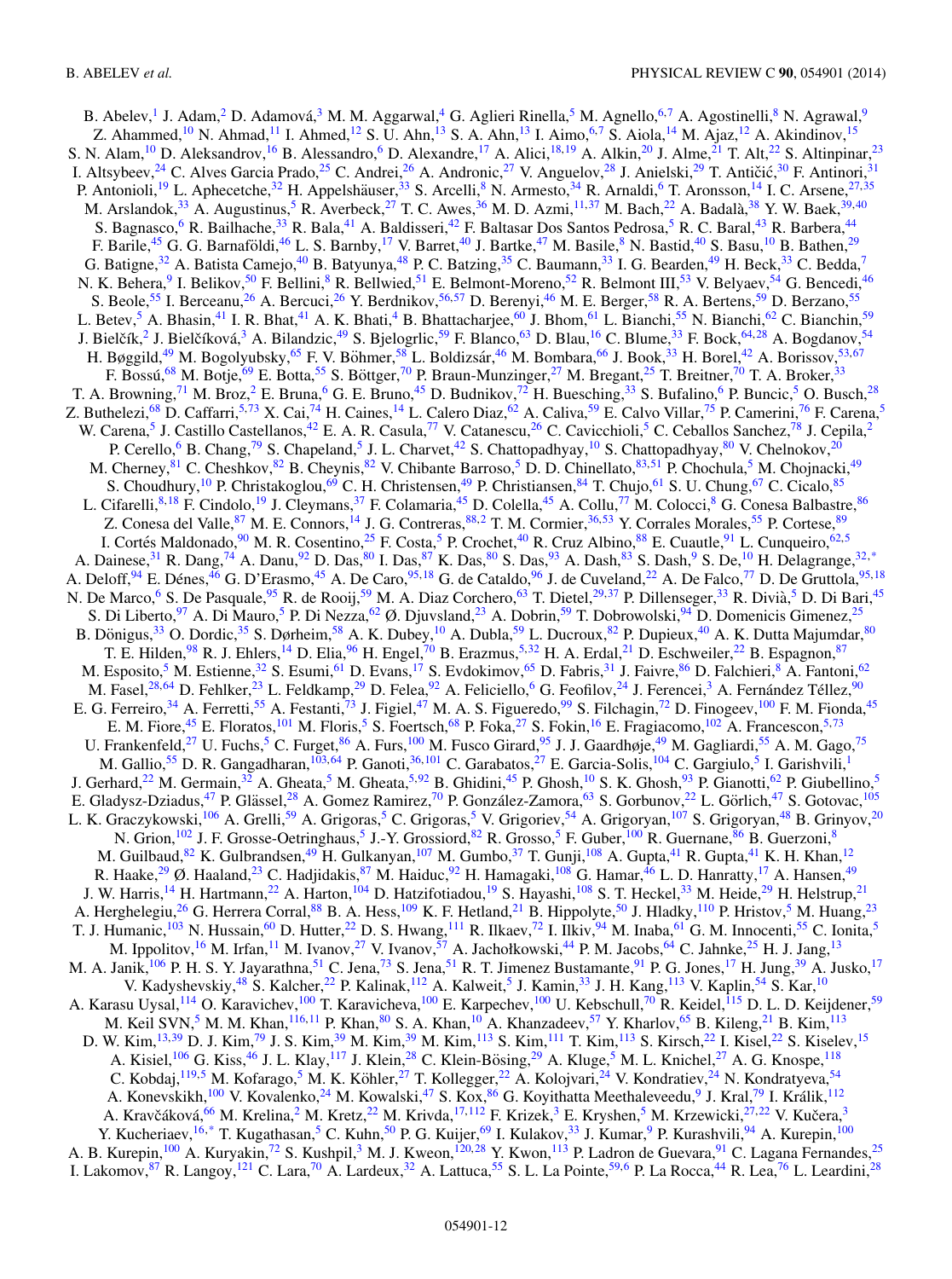G. R. Lee, <sup>17</sup> I. Legrand,<sup>[5](#page-13-0)</sup> J. Lehnert,<sup>33</sup> R. C. Lemmon,<sup>122</sup> V. Lenti,<sup>[96](#page-14-0)</sup> E. Leogrande,<sup>59</sup> M. Leoncino,<sup>[55](#page-14-0)</sup> I. León Monzón,<sup>[123](#page-15-0)</sup> P. Lévai,<sup>[46](#page-13-0)</sup> S. Li,<sup>[74,](#page-14-0)[40](#page-13-0)</sup> J. Lien,<sup>[121](#page-15-0)</sup> R. Lietava,<sup>[17](#page-13-0)</sup> S. Lindal,<sup>[35](#page-13-0)</sup> V. Lindenstruth,<sup>22</sup> C. Lippmann,<sup>[27](#page-13-0)</sup> M. A. Lisa,<sup>[103](#page-14-0)</sup> H. M. Ljunggren,<sup>84</sup> D. F. Lodato,<sup>[59](#page-14-0)</sup> P. I. Loenne,<sup>23</sup> V. R. Loggins,<sup>[53](#page-14-0)</sup> V. Loginov,<sup>[54](#page-14-0)</sup> D. Lohner,<sup>28</sup> C. Loizides,<sup>[64](#page-14-0)</sup> X. Lopez,<sup>40</sup> E. López Torres,<sup>[78](#page-14-0)</sup> X.-G. Lu,<sup>[28](#page-13-0)</sup> P. Luettig,<sup>33</sup> M. Lunardon,<sup>[73](#page-14-0)</sup> G. Luparello,<sup>[59,76](#page-14-0)</sup> R. Ma,<sup>[14](#page-13-0)</sup> A. Maevskaya,<sup>[100](#page-14-0)</sup> M. Mager,<sup>[5](#page-13-0)</sup> D. P. Mahapatra,<sup>43</sup> S. M. Mahmood,<sup>35</sup> A. Maire,<sup>[28,50](#page-13-0)</sup> R. D. Majka,<sup>[14](#page-13-0)</sup> M. Malaev,<sup>[57](#page-14-0)</sup> I. Maldonado Cervantes,<sup>91</sup> L. Malinina,<sup>[124,](#page-15-0)[48](#page-13-0)</sup> D. Mal'Kevich,<sup>[15](#page-13-0)</sup> P. Malzacher,<sup>27</sup> A. Mamonov,<sup>[72](#page-14-0)</sup> L. Manceau,<sup>[6](#page-13-0)</sup> V. Manko,<sup>[16](#page-13-0)</sup> F. Manso,<sup>[40](#page-13-0)</sup> V. Manzari,<sup>96</sup> M. Marchisone,<sup>40[,55](#page-14-0)</sup> J. Mareš,<sup>[110](#page-14-0)</sup> G. V. Margagliotti,<sup>[76](#page-14-0)</sup> A. Margotti,<sup>[19](#page-13-0)</sup> A. Marín,<sup>[27](#page-13-0)</sup> C. Markert,<sup>118</sup> M. Marquard,<sup>[33](#page-13-0)</sup> I. Martashvili,<sup>125</sup> N. A. Martin,<sup>27</sup> P. Martinengo,<sup>[5](#page-13-0)</sup> M. I. Martínez,<sup>[90](#page-14-0)</sup> G. Martínez García,<sup>[32](#page-13-0)</sup> J. Martin Blanco,<sup>32</sup> Y. Martynov,<sup>[20](#page-13-0)</sup> A. Mas,<sup>32</sup> S. Masciocchi,<sup>[27](#page-13-0)</sup> M. Masera,<sup>[55](#page-14-0)</sup> A. Masoni,<sup>85</sup> L. Massacrier,<sup>32</sup> A. Mastroserio,<sup>[45](#page-13-0)</sup> A. Matyja,<sup>[47](#page-13-0)</sup> C. Mayer,<sup>47</sup> J. Mazer,<sup>125</sup> M. A. Mazzoni,<sup>97</sup> F. Meddi, <sup>[126](#page-15-0)</sup> A. Menchaca-Rocha, <sup>52</sup> E. Meninno, <sup>[95](#page-14-0)</sup> J. Mercado Pérez, <sup>[28](#page-13-0)</sup> M. Meres, <sup>127</sup> Y. Miake, <sup>[61](#page-14-0)</sup> K. Mikhaylov, <sup>48, 15</sup> L. Milano,<sup>[5](#page-13-0)</sup> J. Milosevic,<sup>[128,](#page-15-0)[35](#page-13-0)</sup> A. Mischke,<sup>[59](#page-14-0)</sup> A. N. Mishra,<sup>[129](#page-15-0)</sup> D. Miśkowiec,<sup>[27](#page-13-0)</sup> J. Mitra,<sup>[10](#page-13-0)</sup> C. M. Mitu,<sup>[92](#page-14-0)</sup> J. Mlynarz,<sup>[53](#page-14-0)</sup> N. Mohammadi,<sup>59</sup> B. Mohanty, <sup>[130,](#page-15-0)[10](#page-13-0)</sup> L. Molnar,<sup>[50](#page-13-0)</sup> L. Montaño Zetina,<sup>[88](#page-14-0)</sup> E. Montes, <sup>[63](#page-14-0)</sup> M. Morando, <sup>73</sup> D. A. Moreira De Godoy,<sup>[25](#page-13-0)</sup> S. Moretto,<sup>[73](#page-14-0)</sup> A. Morreale,<sup>[32](#page-13-0)</sup> A. Morsch,<sup>[5](#page-13-0)</sup> V. Muccifora,<sup>62</sup> E. Mudnic,<sup>[105](#page-14-0)</sup> D. Mühlheim,<sup>[29](#page-13-0)</sup> S. Muhuri,<sup>[10](#page-13-0)</sup> M. Mukherjee,<sup>10</sup> H. Müller,<sup>[5](#page-13-0)</sup> M. G. Munhoz,<sup>[25](#page-13-0)</sup> S. Murray,<sup>[37](#page-13-0)</sup> L. Musa,<sup>5</sup> J. Musinsky,<sup>112</sup> B. K. Nandi,<sup>9</sup> R. Nania,<sup>[19](#page-13-0)</sup> E. Nappi,<sup>[96](#page-14-0)</sup> C. Nattrass,<sup>[125](#page-15-0)</sup> K. Nayak,<sup>130</sup> T. K. Nayak,<sup>10</sup> S. Nazarenko,<sup>[72](#page-14-0)</sup> A. Nedosekin,<sup>15</sup> M. Nicassio,<sup>[27](#page-13-0)</sup> M. Niculescu,<sup>[5,](#page-13-0)[92](#page-14-0)</sup> B. S. Nielsen,<sup>[49](#page-13-0)</sup> S. Nikolaev,<sup>[16](#page-13-0)</sup> S. Nikulin,<sup>16</sup> V. Nikulin,<sup>[57](#page-14-0)</sup> B. S. Nilsen,<sup>[81](#page-14-0)</sup> F. Noferini,<sup>[18,19](#page-13-0)</sup> P. Nomokonov,<sup>[48](#page-13-0)</sup> G. Nooren,<sup>59</sup> J. Norman,<sup>99</sup> A. Nyanin,<sup>[16](#page-13-0)</sup> J. Nystrand,<sup>23</sup> H. Oeschler,<sup>28</sup> S. Oh,<sup>[14](#page-13-0)</sup> S. K. Oh,<sup>[131,](#page-15-0)[39,](#page-13-0)[†](#page-0-0)</sup> A. Okatan,<sup>[114](#page-15-0)</sup> L. Olah,<sup>[46](#page-13-0)</sup> J. Oleniacz,<sup>106</sup> A. C. Oliveira Da Silva,<sup>[25](#page-13-0)</sup> J. Onderwaater,<sup>27</sup> C. Oppedisano,<sup>6</sup> A. Ortiz Velasquez,<sup>91,84</sup> A. Oskarsson,<sup>84</sup> J. Otwinowski,<sup>47[,27](#page-13-0)</sup> K. Oyama,<sup>28</sup> M. Ozdemir,<sup>33</sup> P. Sahoo,<sup>129</sup> Y. Pachmayer,<sup>28</sup> M. Pachr,<sup>2</sup> P. Pagano,<sup></sup> K. Oyama,<sup>[28](#page-13-0)</sup> M. Ozdemir,<sup>33</sup> P. Sahoo,<sup>[129](#page-15-0)</sup> Y. Pachmayer,<sup>[2](#page-13-0)8</sup> M. Pachr,<sup>2</sup> P. Pagano,<sup>95</sup> G. Paić,<sup>[91](#page-14-0)</sup> F. Painke,<sup>[22](#page-13-0)</sup> C. Pajares,<sup>34</sup> S. K. Pal, <sup>[10](#page-13-0)</sup> A. Palmeri,<sup>[38](#page-13-0)</sup> D. Pant, <sup>[9](#page-13-0)</sup> V. Papikyan, <sup>[107](#page-14-0)</sup> G. S. Pappalardo, <sup>38</sup> P. Pareek, <sup>129</sup> W. J. Park, <sup>27</sup> S. Parmar, <sup>[4](#page-13-0)</sup> A. Passfeld, <sup>[29](#page-13-0)</sup> D. I. Patalakha,<sup>[65](#page-14-0)</sup> V. Paticchio,<sup>[96](#page-14-0)</sup> B. Paul,<sup>[80](#page-14-0)</sup> T. Pawlak,<sup>[106](#page-14-0)</sup> T. Peitzmann,<sup>[59](#page-14-0)</sup> H. Pereira Da Costa,<sup>[42](#page-13-0)</sup> E. Pereira De Oliveira Filho,<sup>[25](#page-13-0)</sup> D. Peresunko,<sup>16</sup> C. E. Pérez Lara,<sup>[69](#page-14-0)</sup> A. Pesci,<sup>19</sup> V. Peskov,<sup>[33](#page-13-0)</sup> Y. Pestov,<sup>[132](#page-15-0)</sup> V. Petráček,<sup>[2](#page-13-0)</sup> M. Petran,<sup>2</sup> M. Petris,<sup>26</sup> M. Petrovici,<sup>26</sup> C. Petta,<sup>[44](#page-13-0)</sup> S. Piano,<sup>[102](#page-14-0)</sup> M. Pikna,<sup>[127](#page-15-0)</sup> P. Pillot,<sup>[32](#page-13-0)</sup> O. Pinazza,<sup>[19,5](#page-13-0)</sup> L. Pinsky,<sup>[51](#page-13-0)</sup> D. B. Piyarathna,<sup>51</sup> M. Płoskoń,<sup>[64](#page-14-0)</sup> M. Planinic,<sup>[133,](#page-15-0)[30](#page-13-0)</sup> J. Pluta,<sup>[106](#page-14-0)</sup> S. Pochybova,<sup>46</sup> P. L. M. Podesta-Lerma,<sup>[123](#page-15-0)</sup> M. G. Poghosyan,<sup>[81,](#page-14-0)[5](#page-13-0)</sup> E. H. O. Pohjoisaho,<sup>98</sup> B. Polichtchouk,<sup>[65](#page-14-0)</sup> N. Poljak,<sup>[30,](#page-13-0)[133](#page-15-0)</sup> A. Pop,<sup>26</sup> S. Porteboeuf-Houssais,<sup>40</sup> J. Porter,<sup>64</sup> B. Potukuchi,<sup>[41](#page-13-0)</sup> S. K. Prasad,<sup>[53,93](#page-14-0)</sup> R. Preghenella,<sup>19,18</sup> F. Prino,<sup>[6](#page-13-0)</sup> C. A. Pruneau,<sup>[53](#page-14-0)</sup> I. Pshenichnov,<sup>100</sup> G. Puddu,<sup>[77](#page-14-0)</sup> P. Pujahari,<sup>53</sup> V. Punin,<sup>[72](#page-14-0)</sup> J. Putschke,<sup>53</sup> H. Qvigstad,<sup>[35](#page-13-0)</sup> A. Rachevski,<sup>102</sup> S. Raha,<sup>[93](#page-14-0)</sup> J. Rak,<sup>79</sup> A. Rakotozafindrabe,<sup>[42](#page-13-0)</sup> L. Ramello,<sup>[89](#page-14-0)</sup> R. Raniwala,<sup>[134](#page-15-0)</sup> S. Raniwala,<sup>134</sup> S. S. Räsänen,<sup>[98](#page-14-0)</sup> B. T. Rascanu,<sup>[33](#page-13-0)</sup> D. Rathee,<sup>[4](#page-13-0)</sup> A. W. Rauf,<sup>[12](#page-13-0)</sup> V. Razazi,<sup>[77](#page-14-0)</sup> K. F. Read,<sup>125</sup> J. S. Real,<sup>86</sup> K. Redlich,<sup>[135](#page-15-0)[,94](#page-14-0)</sup> R. J. Reed,<sup>53,[14](#page-13-0)</sup> A. Rehman,<sup>23</sup> P. Reichelt,<sup>33</sup> M. Reicher,<sup>[59](#page-14-0)</sup> F. Reidt,<sup>28,5</sup> R. Renfordt,<sup>[33](#page-13-0)</sup> A. R. Reolon,<sup>[62](#page-14-0)</sup> A. Reshetin,<sup>[100](#page-14-0)</sup> F. Rettig,<sup>[22](#page-13-0)</sup> J.-P. Revol,<sup>5</sup> K. Reygers,<sup>28</sup> V. Riabov,<sup>[57](#page-14-0)</sup> R. A. Ricci,<sup>[136](#page-15-0)</sup> T. Richert,<sup>[84](#page-14-0)</sup> M. Richter,<sup>[35](#page-13-0)</sup> P. Riedler,<sup>[5](#page-13-0)</sup> W. Riegler,<sup>5</sup> F. Riggi,<sup>44</sup> A. Rivetti,<sup>[6](#page-13-0)</sup> E. Rocco,<sup>[59](#page-14-0)</sup> M. Rodríguez Cahuantzi,<sup>[90](#page-14-0)</sup> A. Rodriguez Manso,<sup>69</sup> K. Røed,<sup>35</sup> E. Rogochaya,<sup>[48](#page-13-0)</sup> S. Rohni,<sup>[41](#page-13-0)</sup> D. Rohr,<sup>[22](#page-13-0)</sup> D. Röhrich,<sup>[23](#page-13-0)</sup> R. Romita,<sup>[122,](#page-15-0)[99](#page-14-0)</sup> F. Ronchetti,<sup>[62](#page-14-0)</sup> L. Ronflette,<sup>[32](#page-13-0)</sup> P. Rosnet,<sup>[40](#page-13-0)</sup> A. Rossi,<sup>[5](#page-13-0)</sup> F. Roukoutakis,<sup>[101](#page-14-0)</sup> A. Roy,<sup>[129](#page-15-0)</sup> C. Roy,<sup>[50](#page-13-0)</sup> P. Roy,<sup>[80](#page-14-0)</sup> A. J. Rubio Montero,<sup>63</sup> R. Rui,<sup>[76](#page-14-0)</sup> R. Russo,<sup>[55](#page-14-0)</sup> E. Ryabinkin,<sup>[16](#page-13-0)</sup> Y. Ryabov,<sup>[57](#page-14-0)</sup> A. Rybicki,<sup>[47](#page-13-0)</sup> S. Sadovsky,<sup>[65](#page-14-0)</sup> K. Šafařík,<sup>[5](#page-13-0)</sup> B. Sahlmuller,<sup>33</sup> R. Sahoo,<sup>[129](#page-15-0)</sup> P. K. Sahu,<sup>43</sup> J. Saini,<sup>10</sup> S. Sakai,<sup>[62](#page-14-0)</sup> C. A. Salgado,<sup>[34](#page-13-0)</sup> J. Salzwedel,<sup>103</sup> S. Sambyal,<sup>[41](#page-13-0)</sup> V. Samsonov,<sup>[57](#page-14-0)</sup> X. Sanchez Castro,<sup>50</sup> F. J. Sánchez Rodríguez,<sup>[123](#page-15-0)</sup> L. Šándor,<sup>[112](#page-15-0)</sup> A. Sandoval,<sup>52</sup> M. Sano,<sup>61</sup> G. Santagati,<sup>[44](#page-13-0)</sup> D. Sarkar,<sup>[10](#page-13-0)</sup> E. Scapparone,<sup>19</sup> F. Scarlassara,<sup>[73](#page-14-0)</sup> R. P. Scharenberg,<sup>71</sup> C. Schiaua,<sup>26</sup> R. Schicker,<sup>[28](#page-13-0)</sup> C. Schmidt,<sup>[27](#page-13-0)</sup> H. R. Schmidt,<sup>[109](#page-14-0)</sup> S. Schuchmann,<sup>[33](#page-13-0)</sup> J. Schukraft,<sup>5</sup> M. Schulc,<sup>2</sup> T. Schuster,<sup>14</sup> Y. Schutz,<sup>32[,5](#page-13-0)</sup> K. Schwarz,<sup>[2](#page-13-0)7</sup> K. Schweda,<sup>[27](#page-13-0)</sup> G. Scioli, <sup>[8](#page-13-0)</sup> E. Scomparin, <sup>6</sup> R. Scott, <sup>[125](#page-15-0)</sup> G. Segato, <sup>[73](#page-14-0)</sup> J. E. Seger, <sup>81</sup> Y. Sekiguchi, <sup>[108](#page-14-0)</sup> I. Selyuzhenkov, <sup>27</sup> J. Seo, <sup>67</sup> E. Serradilla, <sup>[63,](#page-14-0) [52](#page-13-0)</sup> A. Sevcenco,<sup>[92](#page-14-0)</sup> A. Shabetai,<sup>32</sup> G. Shabratova,<sup>48</sup> R. Shahoyan,<sup>[5](#page-13-0)</sup> A. Shangaraev,<sup>65</sup> N. Sharma,<sup>125</sup> S. Sharma,<sup>[41](#page-13-0)</sup> K. Shigaki,<sup>[137](#page-15-0)</sup> K. Shtejer,<sup>55</sup> Y. Sibiriak,<sup>[16](#page-13-0)</sup> S. Siddhanta,<sup>[85](#page-14-0)</sup> T. Siemiarczuk,<sup>[94](#page-14-0)</sup> D. Silvermyr,<sup>36</sup> C. Silvestre,<sup>[86](#page-14-0)</sup> G. Simatovic,<sup>[133](#page-15-0)</sup> R. Singaraju,<sup>[10](#page-13-0)</sup> R. Singh,<sup>[41](#page-13-0)</sup> S. Singha,<sup>10[,130](#page-15-0)</sup> V. Singhal,<sup>[10](#page-13-0)</sup> B. C. Sinha,<sup>10</sup> T. Sinha,<sup>[80](#page-14-0)</sup> B. Sitar,<sup>127</sup> M. Sitta,<sup>[89](#page-14-0)</sup> T. B. Skaali,<sup>[35](#page-13-0)</sup> K. Skjerdal,<sup>[23](#page-13-0)</sup> M. Slupecki,<sup>79</sup> N. Smirnov,<sup>[14](#page-13-0)</sup> R. J. M. Snellings,<sup>[59](#page-14-0)</sup> C. Søgaard,<sup>[84](#page-14-0)</sup> R. Soltz,<sup>[1](#page-13-0)</sup> J. Song,<sup>67</sup> M. Song,<sup>113</sup> F. Soramel,<sup>[73](#page-14-0)</sup> S. Sorensen,<sup>[125](#page-15-0)</sup> M. Spacek,<sup>2</sup> E. Spiriti,<sup>[62](#page-14-0)</sup> I. Sputowska,<sup>47</sup> M. Spyropoulou-Stassinaki,<sup>101</sup> B. K. Srivastava,<sup>[71](#page-14-0)</sup> J. Stachel,<sup>28</sup> I. Stan,<sup>92</sup> G. Stefanek, <sup>[94](#page-14-0)</sup> M. Steinpreis, <sup>103</sup> E. Stenlund, <sup>[84](#page-14-0)</sup> G. Steyn, <sup>[68](#page-14-0)</sup> J. H. Stiller, <sup>28</sup> D. Stocco, <sup>[32](#page-13-0)</sup> M. Stolpovskiy, <sup>[65](#page-14-0)</sup> P. Strmen, <sup>[127](#page-15-0)</sup> A. A. P. Suaide,<sup>[25](#page-13-0)</sup> T. Sugitate,<sup>[137](#page-15-0)</sup> C. Suire,<sup>[87](#page-14-0)</sup> M. Suleymanov,<sup>[12](#page-13-0)</sup> R. Sultanov,<sup>[15](#page-13-0)</sup> M. Šumbera,<sup>[3](#page-13-0)</sup> T. Susa,<sup>[30](#page-13-0)</sup> T. J. M. Symons,<sup>64</sup> A. Szabo,<sup>[127](#page-15-0)</sup> A. Szanto de Toledo,<sup>[25](#page-13-0)</sup> I. Szarka,<sup>127</sup> A. Szczepankiewicz,<sup>5</sup> M. Szymanski,<sup>106</sup> J. Takahashi,<sup>83</sup> M. A. Tangaro,<sup>45</sup> J. D. Tapia Takaki,<sup>138,[87](#page-14-0)</sup> A. Tarantola Peloni,<sup>[33](#page-13-0)</sup> A. Tarazona Martinez,<sup>[5](#page-13-0)</sup> M. G. Tarzila,<sup>[26](#page-13-0)</sup> A. Tauro,<sup>5</sup> G. Tejeda Muñoz,<sup>[90](#page-14-0)</sup> A. Telesca,<sup>[5](#page-13-0)</sup> C. Terrevoli,<sup>[77](#page-14-0)</sup> J. Thäder,<sup>[27](#page-13-0)</sup> D. Thomas,<sup>59</sup> R. Tieulent,<sup>[82](#page-14-0)</sup> A. R. Timmins,<sup>[51](#page-13-0)</sup> A. Toia,<sup>[33,31](#page-13-0)</sup> V. Trubnikov,<sup>[20](#page-13-0)</sup> W. H. Trzaska,<sup>[79](#page-14-0)</sup> T. Tsuji,<sup>108</sup> A. Tumkin,<sup>[72](#page-14-0)</sup> R. Turrisi,<sup>[31](#page-13-0)</sup> T. S. Tveter,<sup>[35](#page-13-0)</sup> K. Ullaland,<sup>[23](#page-13-0)</sup> A. Uras,<sup>[82](#page-14-0)</sup> G. L. Usai,<sup>[77](#page-14-0)</sup> M. Vajzer,<sup>[3](#page-13-0)</sup> M. Vala, <sup>[112](#page-15-0)[,48](#page-13-0)</sup> L. Valencia Palomo, <sup>40</sup> S. Vallero, <sup>[55,](#page-14-0)[28](#page-13-0)</sup> P. Vande Vyvre, <sup>[5](#page-13-0)</sup> J. Van Der Maarel, <sup>[59](#page-14-0)</sup> J. W. Van Hoorne, 5 M. van Leeuwen,<sup>59</sup> A. Vargas,<sup>[90](#page-14-0)</sup> M. Vargyas,<sup>[79](#page-14-0)</sup> R. Varma,<sup>[9](#page-13-0)</sup> M. Vasileiou,<sup>[101](#page-14-0)</sup> A. Vasiliev,<sup>[16](#page-13-0)</sup> V. Vechernin,<sup>24</sup> M. Veldhoen,<sup>[59](#page-14-0)</sup> A. Velure,<sup>[23](#page-13-0)</sup> M. Venaruzzo,<sup>[76,](#page-14-0)[136](#page-15-0)</sup> E. Vercellin,<sup>[55](#page-14-0)</sup> S. Vergara Limón,<sup>[90](#page-14-0)</sup> R. Vernet,<sup>[139](#page-15-0)</sup> M. Verweij,<sup>[53](#page-14-0)</sup> L. Vickovic,<sup>[105](#page-14-0)</sup> G. Viesti,<sup>[73](#page-14-0)</sup> J. Viinikainen,<sup>79</sup> Z. Vilakazi,<sup>[68](#page-14-0)</sup> O. Villalobos Baillie,<sup>[17](#page-13-0)</sup> A. Vinogradov,<sup>[16](#page-13-0)</sup> L. Vinogradov,<sup>[24](#page-13-0)</sup> Y. Vinogradov,<sup>[72](#page-14-0)</sup> T. Virgili,<sup>[95](#page-14-0)</sup> Y. P. Viyogi,<sup>[10](#page-13-0)</sup> A. Vodopyanov,<sup>[48](#page-13-0)</sup> M. A. Völkl,<sup>[28](#page-13-0)</sup> K. Voloshin,<sup>[15](#page-13-0)</sup> S. A. Voloshin,<sup>[53](#page-14-0)</sup> G. Volpe,<sup>[5](#page-13-0)</sup> B. von Haller,<sup>5</sup> I. Vorobyev,<sup>[24](#page-13-0)</sup> D. Vranic,<sup>[27,5](#page-13-0)</sup> J. Vrláková,<sup>[66](#page-14-0)</sup> B. Vulpescu,<sup>[40](#page-13-0)</sup> A. Vyushin,<sup>[72](#page-14-0)</sup> B. Wagner,<sup>[23](#page-13-0)</sup> J. Wagner,<sup>27</sup> V. Wagner,<sup>2</sup> M. Wang,<sup>[74,](#page-14-0)[32](#page-13-0)</sup> Y. Wang,<sup>[28](#page-13-0)</sup> D. Watanabe, <sup>[61](#page-14-0)</sup> M. Weber, <sup>[5,51](#page-13-0)</sup> J. P. Wessels, <sup>29</sup> U. Westerhoff, <sup>29</sup> J. Wiechula, <sup>[109](#page-14-0)</sup> J. Wikne, <sup>35</sup> M. Wilde, <sup>[29](#page-13-0)</sup> G. Wilk, <sup>[94](#page-14-0)</sup> J. Wilkinson,<sup>28</sup> M. C. S. Williams,<sup>[19](#page-13-0)</sup> B. Windelband,<sup>[28](#page-13-0)</sup> M. Winn,<sup>28</sup> C. G. Yaldo,<sup>[53](#page-14-0)</sup> Y. Yamaguchi,<sup>[108](#page-14-0)</sup> H. Yang,<sup>59</sup> P. Yang,<sup>[74](#page-14-0)</sup> S. Yang,<sup>[23](#page-13-0)</sup> S. Yano,<sup>[137](#page-15-0)</sup> S. Yasnopolskiy,<sup>[16](#page-13-0)</sup> J. Yi,<sup>[67](#page-14-0)</sup> Z. Yin,<sup>[74](#page-14-0)</sup> I.-K. Yoo,<sup>67</sup> I. Yushmanov,<sup>16</sup> V. Zaccolo,<sup>[49](#page-13-0)</sup> C. Zach,<sup>[2](#page-13-0)</sup> A. Zaman,<sup>12</sup>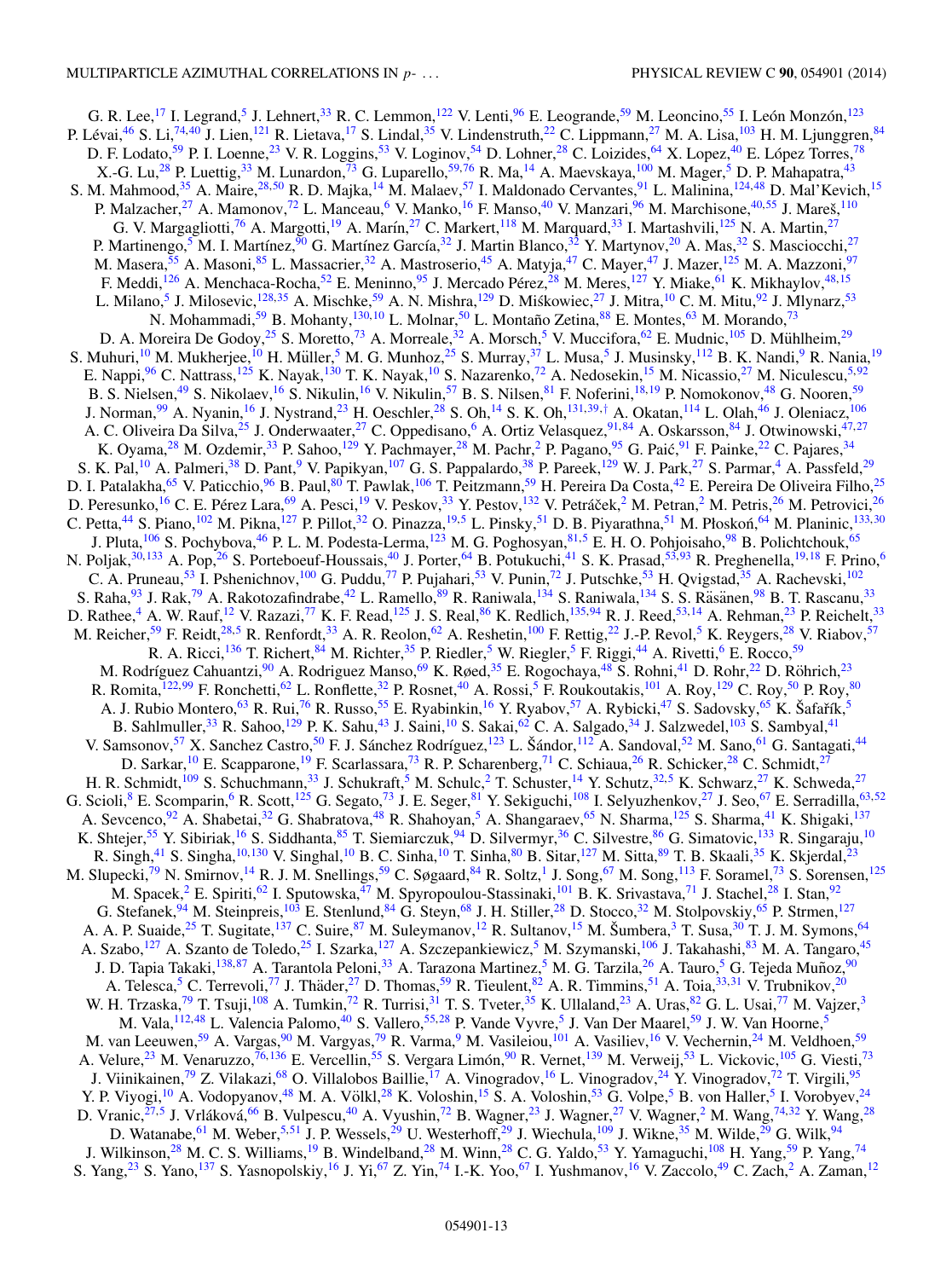<span id="page-13-0"></span>C. Zampolli,<sup>19</sup> S. Zaporozhets,<sup>48</sup> A. Zarochentsev,<sup>24</sup> P. Závada,<sup>[110](#page-14-0)</sup> N. Zaviyalov,<sup>[72](#page-14-0)</sup> H. Zbroszczyk,<sup>106</sup> I. S. Zgura,<sup>[92](#page-14-0)</sup> M. Zhalov,<sup>[57](#page-14-0)</sup> H. Zhang,<sup>[74](#page-14-0)</sup> X. Zhang,<sup>74,64</sup> Y. Zhang,<sup>74</sup> C. Zhao,<sup>35</sup> N. Zhigareva,<sup>15</sup> D. Zhou,<sup>74</sup> F. Zhou,<sup>74</sup> Y. Zhou,<sup>[59](#page-14-0)</sup> Zhuo Zhou,<sup>23</sup> H. Zhu,<sup>74</sup> J. Zhu,<sup>[74](#page-14-0)</sup> X. Zhu,<sup>74</sup> A. Zichichi,<sup>18,8</sup> A. Zimmermann,<sup>28</sup> M. B. Zimmermann,<sup>29,5</sup> G. Zinovjev,<sup>20</sup> Y. Zoccarato,<sup>[82](#page-14-0)</sup> and M. Zyzak<sup>33</sup>

(ALICE Collaboration)

*Lawrence Livermore National Laboratory, Livermore, California, USA Faculty of Nuclear Sciences and Physical Engineering, Czech Technical University in Prague, Prague, Czech Republic Nuclear Physics Institute, Academy of Sciences of the Czech Republic, Reˇ z u Prahy, Czech Republic ˇ Physics Department, Panjab University, Chandigarh, India European Organization for Nuclear Research (CERN), Geneva, Switzerland Sezione INFN, Turin, Italy Politecnico di Torino, Turin, Italy Dipartimento di Fisica e Astronomia dell'Universita and Sezione INFN, Bologna, Italy ` Indian Institute of Technology Bombay (IIT), Mumbai, India Variable Energy Cyclotron Centre, Kolkata, India Department of Physics, Aligarh Muslim University, Aligarh, India COMSATS Institute of Information Technology (CIIT), Islamabad, Pakistan Korea Institute of Science and Technology Information, Daejeon, South Korea Yale University, New Haven, Connecticut, USA Institute for Theoretical and Experimental Physics, Moscow, Russia Russian Research Centre Kurchatov Institute, Moscow, Russia School of Physics and Astronomy, University of Birmingham, Birmingham, United Kingdom Centro Fermi - Museo Storico della Fisica e Centro Studi e Ricerche "Enrico Fermi", Rome, Italy Sezione INFN, Bologna, Italy Bogolyubov Institute for Theoretical Physics, Kiev, Ukraine Faculty of Engineering, Bergen University College, Bergen, Norway Frankfurt Institute for Advanced Studies, Johann Wolfgang Goethe-Universitat Frankfurt, Frankfurt, Germany ¨ Department of Physics and Technology, University of Bergen, Bergen, Norway V. Fock Institute for Physics, St. Petersburg State University, St. Petersburg, Russia* <sup>25</sup> Universidade de São Paulo (USP), São Paulo, Brazil *National Institute for Physics and Nuclear Engineering, Bucharest, Romania Research Division and ExtreMe Matter Institute EMMI, GSI Helmholtzzentrum fur Schwerionenforschung, Darmstadt, Germany ¨ Physikalisches Institut, Ruprecht-Karls-Universitat Heidelberg, Heidelberg, Germany ¨* <sup>29</sup> Institut für Kernphysik, Westfälische Wilhelms-Universität Münster, Münster, Germany <sup>30</sup>Rudjer Bošković Institute, Zagreb, Croatia *Sezione INFN, Padova, Italy SUBATECH, Ecole des Mines de Nantes, Universite de Nantes, CNRS-IN2P3, Nantes, France ´* <sup>33</sup>Institut für Kernphysik, Johann Wolfgang Goethe-Universität Frankfurt, Frankfurt, Germany <sup>34</sup>Departamento de Física de Partículas and IGFAE, Universidad de Santiago de Compostela, Santiago de Compostela, Spain *Department of Physics, University of Oslo, Oslo, Norway Oak Ridge National Laboratory, Oak Ridge, Tennessee, USA Physics Department, University of Cape Town, Cape Town, South Africa Sezione INFN, Catania, Italy Gangneung-Wonju National University, Gangneung, South Korea Laboratoire de Physique Corpusculaire (LPC), Clermont Universite, Universit ´ e Blaise Pascal, CNRS–IN2P3, Clermont-Ferrand, France ´ Physics Department, University of Jammu, Jammu, India Commissariat a l'Energie Atomique, IRFU, Saclay, France ` Institute of Physics, Bhubaneswar, India Dipartimento di Fisica e Astronomia dell'Universita and Sezione INFN, Catania, Italy ` Dipartimento Interateneo di Fisica "M. Merlin" and Sezione INFN, Bari, Italy Wigner Research Centre for Physics, Hungarian Academy of Sciences, Budapest, Hungary The Henryk Niewodniczanski Institute of Nuclear Physics, Polish Academy of Sciences, Cracow, Poland Joint Institute for Nuclear Research (JINR), Dubna, Russia Niels Bohr Institute, University of Copenhagen, Copenhagen, Denmark Institut Pluridisciplinaire Hubert Curien (IPHC), Universite de Strasbourg, CNRS-IN2P3, Strasbourg, France ´ University of Houston, Houston, Texas, USA Instituto de F´ısica, Universidad Nacional Autonoma de M ´ exico, Mexico City, Mexico ´*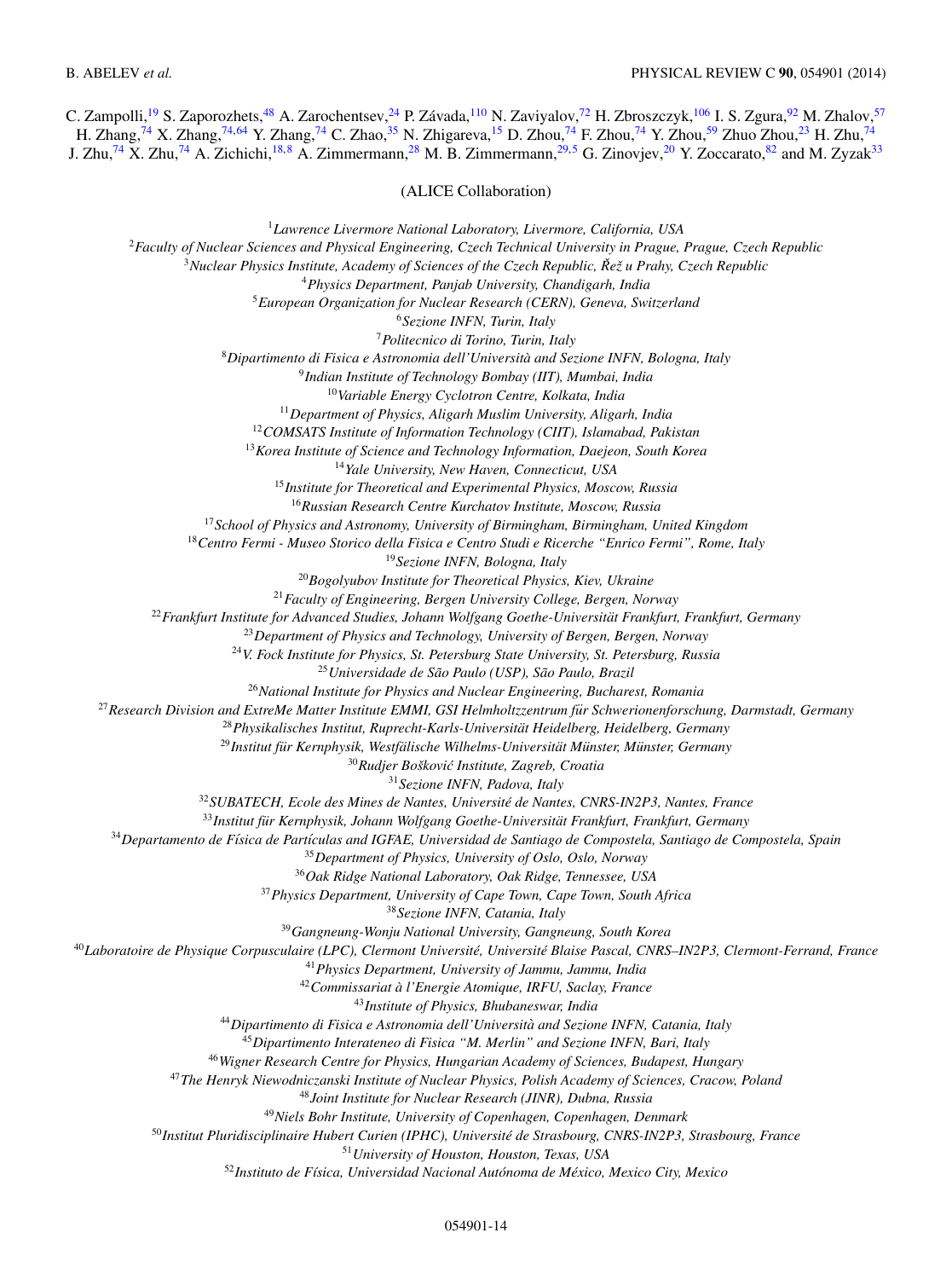<span id="page-14-0"></span>*Wayne State University, Detroit, Michigan, USA Moscow Engineering Physics Institute, Moscow, Russia Dipartimento di Fisica dell'Universita and Sezione INFN, Turin, Italy ` St. Petersburg State Polytechnical University, St. Petersburg, Russia Petersburg Nuclear Physics Institute, Gatchina, Russia Physik Department, Technische Universitat M¨ unchen, Munich, Germany ¨ Institute for Subatomic Physics of Utrecht University, Utrecht, Netherlands Gauhati University, Department of Physics, Guwahati, India University of Tsukuba, Tsukuba, Japan Laboratori Nazionali di Frascati, INFN, Frascati, Italy Centro de Investigaciones Energeticas Medioambientales y Tecnol ´ ogicas (CIEMAT), Madrid, Spain ´ Lawrence Berkeley National Laboratory, Berkeley, California, USA SSC IHEP of NRC Kurchatov institute, Protvino, Russia Faculty of Science, P.J. Saf ˇ arik University, Ko ´ sice, Slovakia ˇ Pusan National University, Pusan, South Korea iThemba LABS, National Research Foundation, Somerset West, South Africa Nikhef, National Institute for Subatomic Physics, Amsterdam, Netherlands* <sup>70</sup>Institut für Informatik, Johann Wolfgang Goethe-Universität Frankfurt, Frankfurt, Germany *Purdue University, West Lafayette, Indiana, USA Russian Federal Nuclear Center (VNIIEF), Sarov, Russia Dipartimento di Fisica e Astronomia dell'Universita and Sezione INFN, Padova, Italy ` Central China Normal University, Wuhan, China Seccion F ´ ´ısica, Departamento de Ciencias, Pontificia Universidad Catolica del Per ´ u, Lima, Peru ´ Dipartimento di Fisica dell'Universita and Sezione INFN, Trieste, Italy ` Dipartimento di Fisica dell'Universita and Sezione INFN, Cagliari, Italy ` Centro de Aplicaciones Tecnologicas y Desarrollo Nuclear (CEADEN), Havana, Cuba ´ University of Jyvaskyl ¨ a, Jyv ¨ askyl ¨ a, Finland ¨ Saha Institute of Nuclear Physics, Kolkata, India Physics Department, Creighton University, Omaha, Nebraska, USA Universite de Lyon, Universit ´ e Lyon 1, CNRS/IN2P3, IPN-Lyon, Villeurbanne, France ´ Universidade Estadual de Campinas (UNICAMP), Campinas, Brazil Division of Experimental High Energy Physics, University of Lund, Lund, Sweden Sezione INFN, Cagliari, Italy Laboratoire de Physique Subatomique et de Cosmologie, Universite Grenoble-Alpes, CNRS-IN2P3, Grenoble, France ´ Institut de Physique Nucleaire d'Orsay (IPNO), Universit ´ e Paris-Sud, CNRS-IN2P3, Orsay, France ´* 88 Centro de Investigación y de Estudios Avanzados (CINVESTAV), Mexico City and Mérida, Mexico *Dipartimento di Scienze e Innovazione Tecnologica dell'Universita del Piemonte Orientale and Gruppo Collegato INFN, Alessandria, Italy ` Benemerita Universidad Aut ´ onoma de Puebla, Puebla, Mexico ´ Instituto de Ciencias Nucleares, Universidad Nacional Autonoma de M ´ exico, Mexico City, Mexico ´ Institute of Space Science (ISS), Bucharest, Romania Bose Institute, Department of Physics and Centre for Astroparticle Physics and Space Science (CAPSS), Kolkata, India National Centre for Nuclear Studies, Warsaw, Poland Dipartimento di Fisica "E.R. Caianiello" dell'Universita and Gruppo Collegato INFN, Salerno, Italy ` Sezione INFN, Bari, Italy Sezione INFN, Rome, Italy Helsinki Institute of Physics (HIP), Helsinki, Finland University of Liverpool, Liverpool, United Kingdom Institute for Nuclear Research, Academy of Sciences, Moscow, Russia Physics Department, University of Athens, Athens, Greece Sezione INFN, Trieste, Italy Department of Physics, Ohio State University, Columbus, Ohio, USA Chicago State University, Chicago, Illinois, USA Technical University of Split FESB, Split, Croatia Warsaw University of Technology, Warsaw, Poland A.I. Alikhanyan National Science Laboratory (Yerevan Physics Institute) Foundation, Yerevan, Armenia University of Tokyo, Tokyo, Japan* <sup>109</sup> Eberhard Karls Universität Tübingen, Tübingen, Germany *Institute of Physics, Academy of Sciences of the Czech Republic, Prague, Czech Republic Department of Physics, Sejong University, Seoul, South Korea*

054901-15